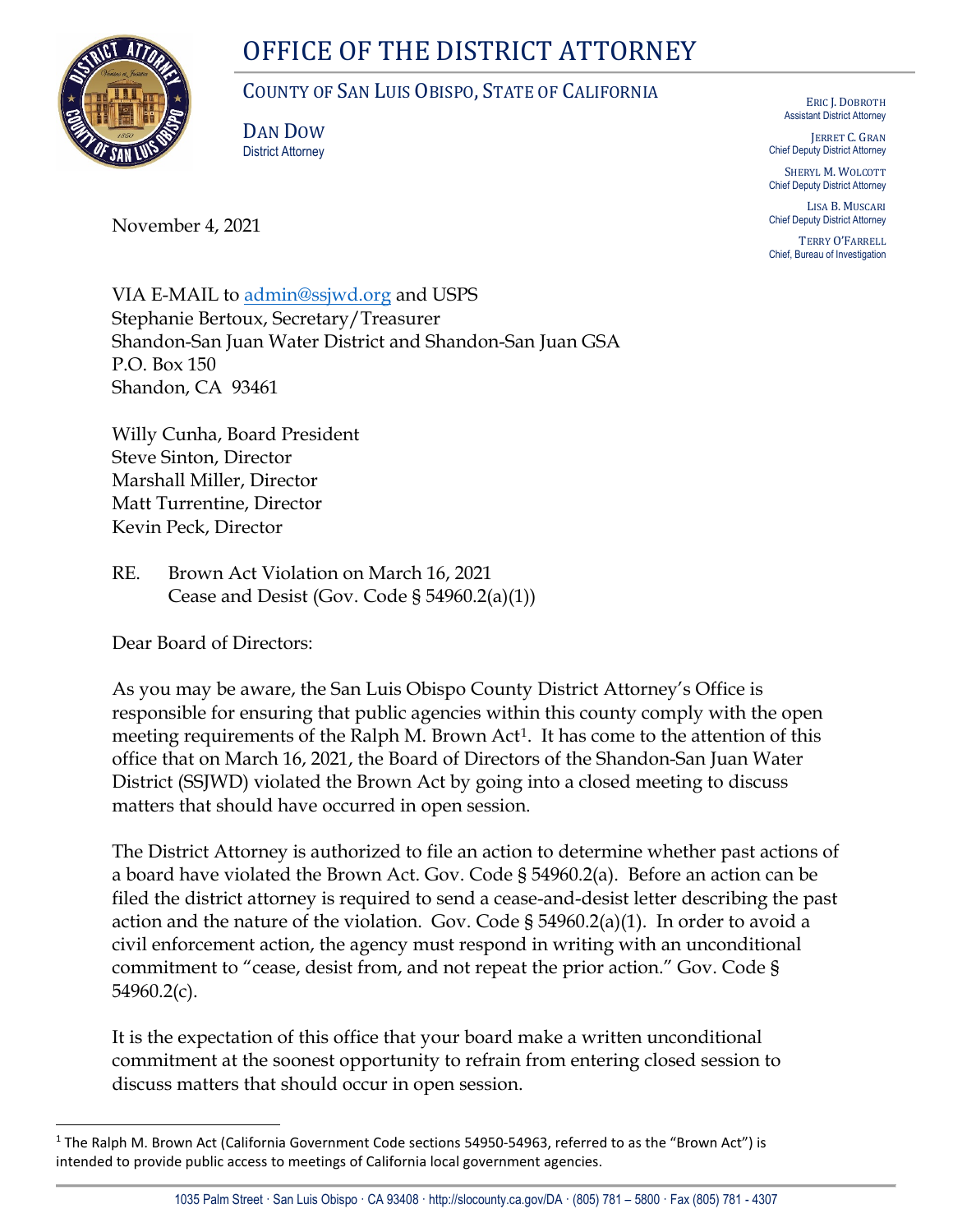# **Background**

According to the agenda for the March 16, 2021, meeting of the SSJWD Board of Directors (attached), the Board was scheduled to go into closed session to discuss "Potential Litigation." The agenda specifically referenced Government Code section 54956.9(d)(4) as justification for entering into closed session. The agenda further states there would be "[o]ne [m]atter" discussed.

The minutes for the March 16, 2021, meeting (attached) reflect that the following during that closed session:

# XII. Report on Closed Session

The closed session began at 10:50am and ended at 12:02pm. In closed session, the Board has applied to the State Water Resources Control Board to divert unappropriated water from the Salinas River at Santa Margarita Lake and at the Nacimiento Reservoir Dam. The Board reports that it has authorized Board President, Willy Cunha, to enter into a cooperative agreement with the Nacimiento Regional Water Management Advisory Committee (NRWMAC). The Board has authorized legal counsel to enter into a common interest agreement with the NRWMAC.

# **The Brown Act**

The Brown Act requires all meetings of a legislative body of a public agency to be open and public. Gov. Code § 54953(a). The Act has been interpreted to require that the entire deliberative process by legislative bodies, including discussion, debate and the acquisition of information, be open and available for public scrutiny. Gov. Code § 54950 emphasizes the right of the public to acquire information and participate in the decision-making process:

In enacting this chapter, the Legislature finds and declares that the public commissions, boards and councils and the other public agencies in this State exists to aid in the conduct of the people's business. It is the intent of the law that their actions be taken openly and their deliberations be conducted openly.

The people of this State do not yield their sovereignty to the agencies which serve them. The people, in delegating authority, do not give their public servants the right to decide what is good for the people to know and what is not good for them to know. The people insist on remaining informed so that they may retain control over the instruments they have creased.

For purposes of the Brown Act, a "meeting" occurs whenever a majority of a board gather to "hear, discuss, deliberate, or take action on any items that is within the subject matter jurisdiction of the legislative body." Gov. Code § 54952.2.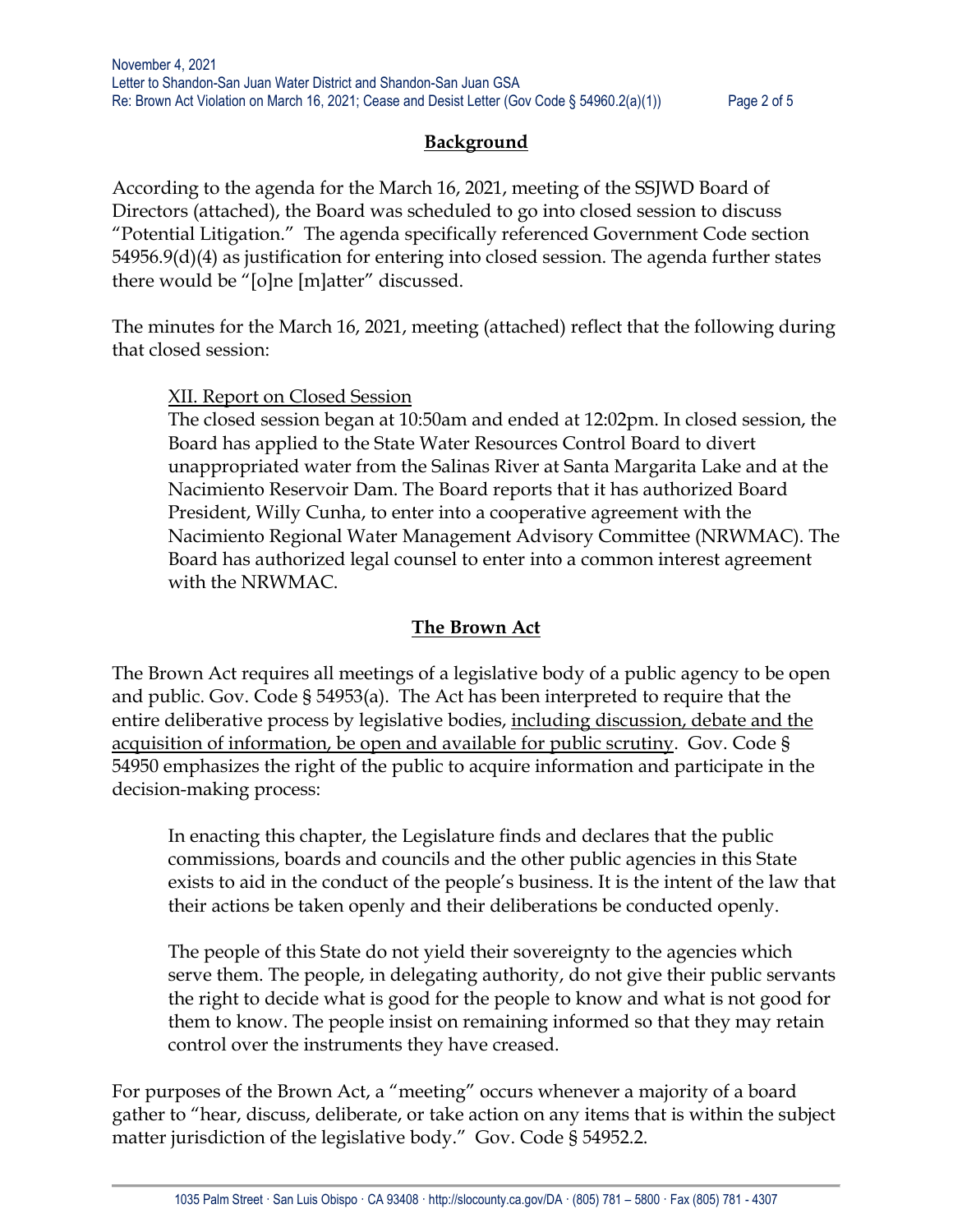There are occasions when a board is allowed to meet in closed session, but the Brown Act limits these to a very narrow and carefully defined set of circumstances. One is the "pending litigation" exception, designed to protect the attorney-client privilege between a board and its counsel when a discussion of those matters in open session would "prejudice the position of the agency" in the litigation. Gov. Code § 54956.9(a). The term "pending litigation" is defined by section 54956.9(d) to require the existence of certain circumstances. Of significance to this matter, "pending litigation" is defined in section 54956.9(d)(4) as follows: "[b]ased on existing facts and circumstances, the legislative body or the local agency has decided to initiate or is deciding to initiate litigation."

# **The Board of Directors violated the Brown Act on March 16, 2021**

The March 16, 2021, agenda identifies "Potential Litigation" as the sole justification for going into closed session, citing Government Code § 54956(d)(4). However, based on a review of the agenda and the minutes from the March 16, 2021, meeting it is clear the board of directors went into closed session and discussed matters that did not involve "pending litigation."

Rather, in closed session the board discussed the fact that the District had applied to the State Water Resources Control Board (SWRCB) to appropriate water rights, that it had authorized Board President Willy Cunha to enter into an agreement with NRWMAC and that it authorized legal counsel to enter into an agreement with NRWMAC. These are clearly matters that fall within the "subject matter jurisdiction" of your board—the board for a water district—and include taking steps toward establishing water rights. As such, any discussion about these matters by a majority of the board—even if a decision were not made—should have occurred in open session. The minutes do not offer any information to justify the "pending litigation" exception.

Further, it does not appear that this was a matter of inadvertence. The Board's decision to go into closed session appears to have been deliberate and for the sole purpose of preventing others from learning that it was attempting to appropriate water rights. This was made clear on June 2, 2021, when Board member Steve Sinton gave a presentation to the Water Resources Advisory Committee (WRAC) about its applications to the State Water Resources Control Board. This meeting was recorded. During his presentation he made the following statement:

Our district decided to go ahead and apply for the water. And since this would be an appropriative water right, and under appropriative water rights first in time has the highest priority, it probably is obvious to everyone why we couldn't discuss our plans and thoughts with anyone else until we had the application in place. If we had discussed it prematurely there wouldn't have been any water to apply for. So we did apply on February 4th. We applied for 14,000 acre-feet from Nacimiento and 14,000 acre-feet from the Salinas River. . ..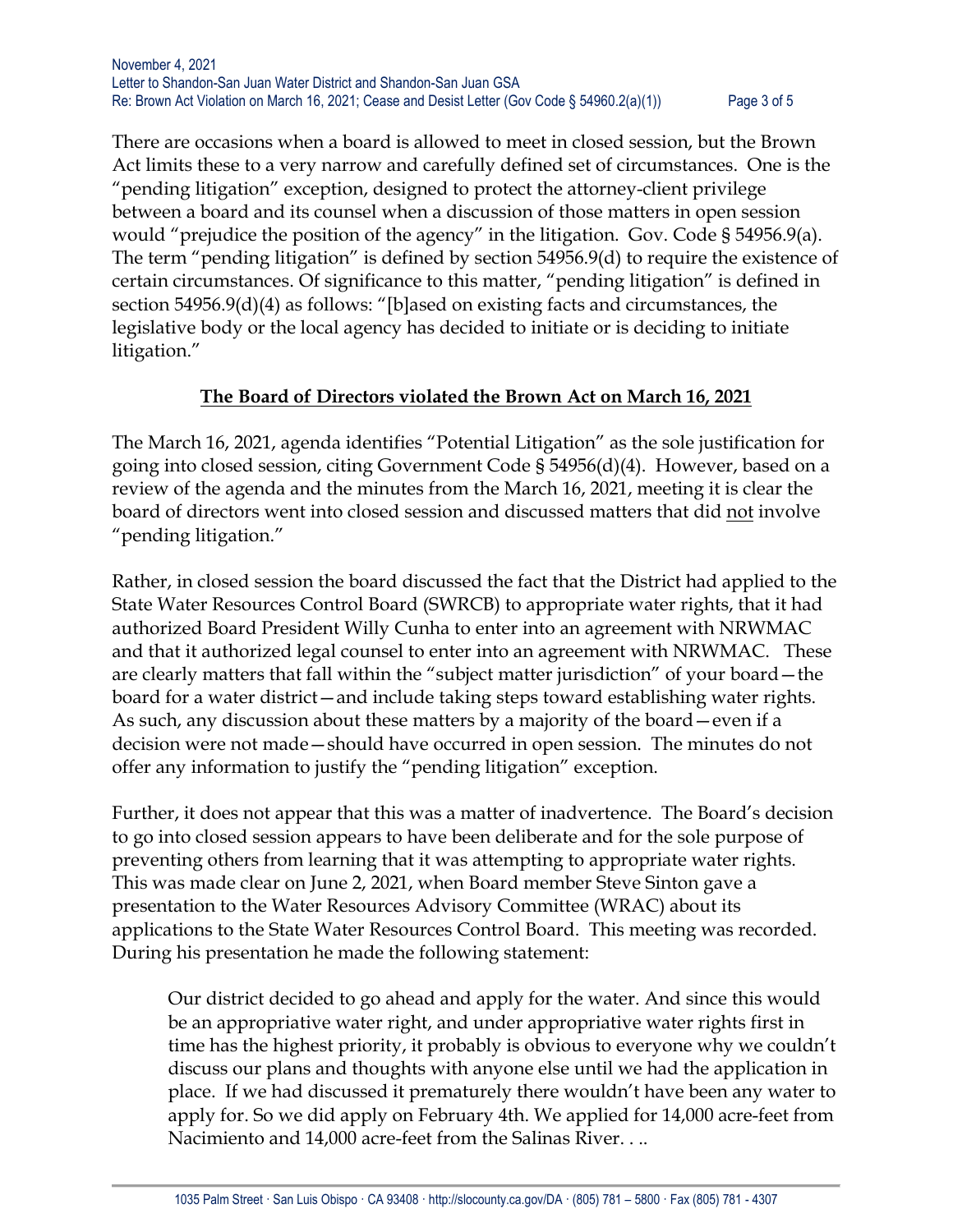In addition, while the March 16, 2021, meeting is the focus of this letter, by all appearances the Board improperly entered into closed session at prior meetings as well. According to SSJWD Board agendas for 2021, the Board went into closed sessions on the following dates for the following reasons:

- January 5, 2021: Potential Litigation (Gov. Code  $\S$  54956.9(d)(4)) One Matter
- January 19, 2021: Potential Litigation (Gov. Code § 54956.9(d)(4)) One Matter
- January 21, 2021: Potential Litigation (Gov. Code § 54956.9(d)(4)) One Matter
- January 25, 2021: Potential Litigation (Gov. Code § 54956.9(d)(4)) One Matter
- February 16, 2021: Potential Litigation (Gov. Code § 54956.9(d)(4)) One Matter

Of significance, these were the five meetings preceding the March 16 meeting. Of note, the minutes for each meeting except the January 25 meeting state there was "no reportable action" during those closed sessions. As to the closed session during the January 25 meeting, the minutes reflect: "By unanimous vote, the Board approved initiation of action, and the Board will disclose the particulars upon request after the action has been formally commenced."

These meetings all occurred close in time to February 4, 2021, the date the SSJWD submitted to the SWRCB its applications to appropriate water rights from the Salinas River at the Salinas Dam (Santa Margarita Lake, application number A033189) and to appropriate water rights from the Nacimiento River at Nacimiento Dam (application number A033190). Based on the timing of the meetings, the applications, the statement by Board Member Sinton and the eventual disclosure on March 16, it appears that the Board had been engaging in closed sessions over a period of months to discuss and plan for making the applications. For the same reasons stated above, these discussions should have occurred in open session as well.

While the Board may have had its own reasons for going into closed session(s), they did so in violation of the Brown Act. The Brown Act is clear: "There has been a long and vigorous battle fought against secrecy in government. [Citation] It is now the rule that local governing bodies, elected by the people, exist to aid in the conduct of the people's business, and thus their deliberations should be conducted openly and with due notice…." *Olson v. Hornbrook Community Services Dist*. (2019) 33 Cal.App.5th 502, 525. In this matter, the SSJWD Board of Directors deliberately excluded the public on March 16, 2021.

# **Demand for unconditional commitment to cease-and-desist**

Pursuant to Government Code § 54960.2 the District Attorney's Office hereby seeks an unconditional commitment in writing that it will "cease, desist from, and not repeat" the violations of the Brown Act, discussed above. Please note the requirements set forth in Government Code § 54960.2(c) in formulating your response.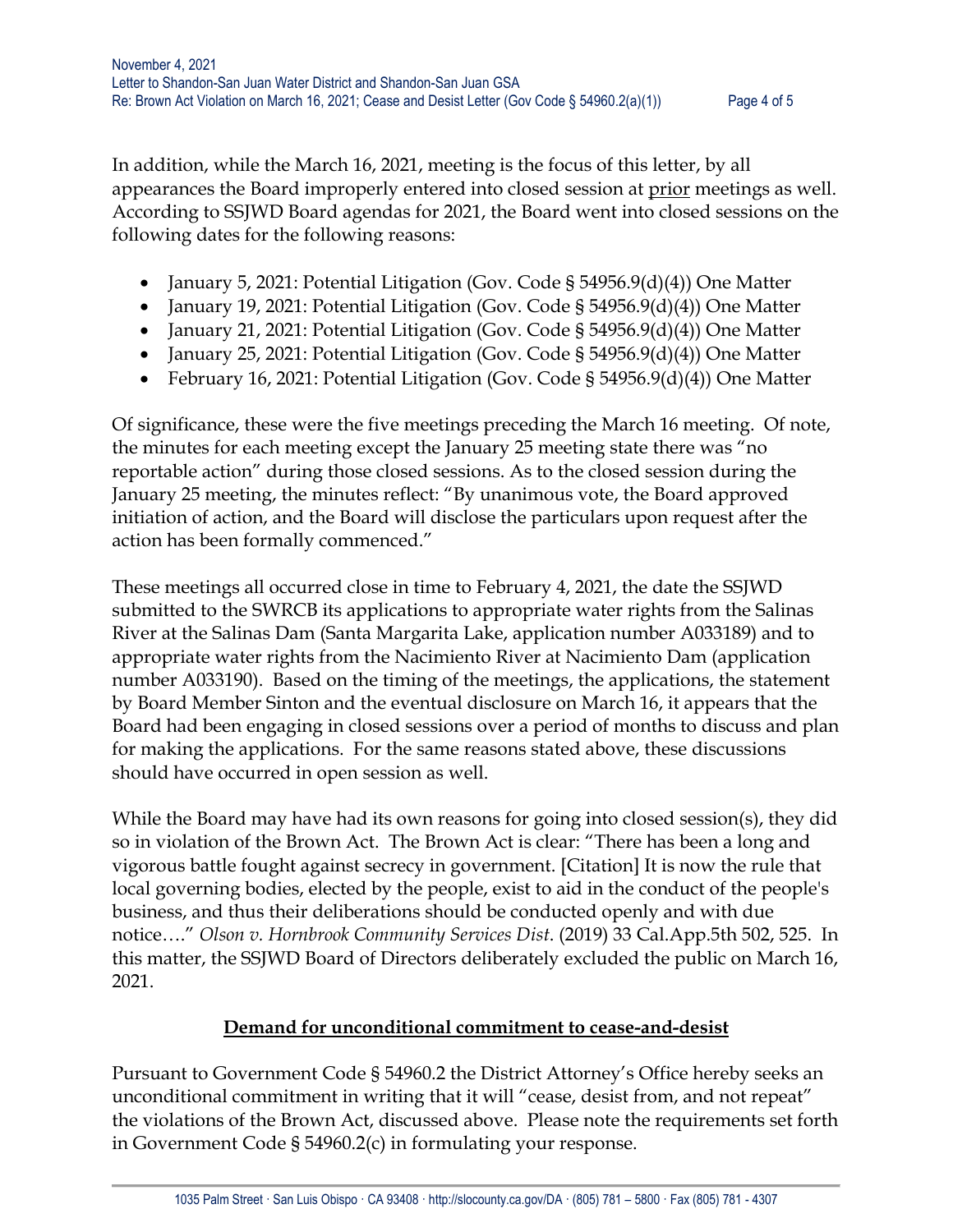November 4, 2021 Letter to Shandon-San Juan Water District and Shandon-San Juan GSA Re: Brown Act Violation on March 16, 2021; Cease and Desist Letter (Gov Code § 54960.2(a)(1)) Page 5 of 5

Please note that this letter is based primarily on the limited information found on SSJWD's website, including agendas, meeting minutes and related materials. If you believe there are facts or circumstances that would materially alter the conclusions reached in this letter or would like clarification about the violation(s), please do not hesitate to contact this office.

By: Michael S. Frye

 Michael S. Frye Deputy District Attorney Public Integrity Unit

 DAN DOW DISTRICT ATTORNEY County of San Luis Obispo, State of California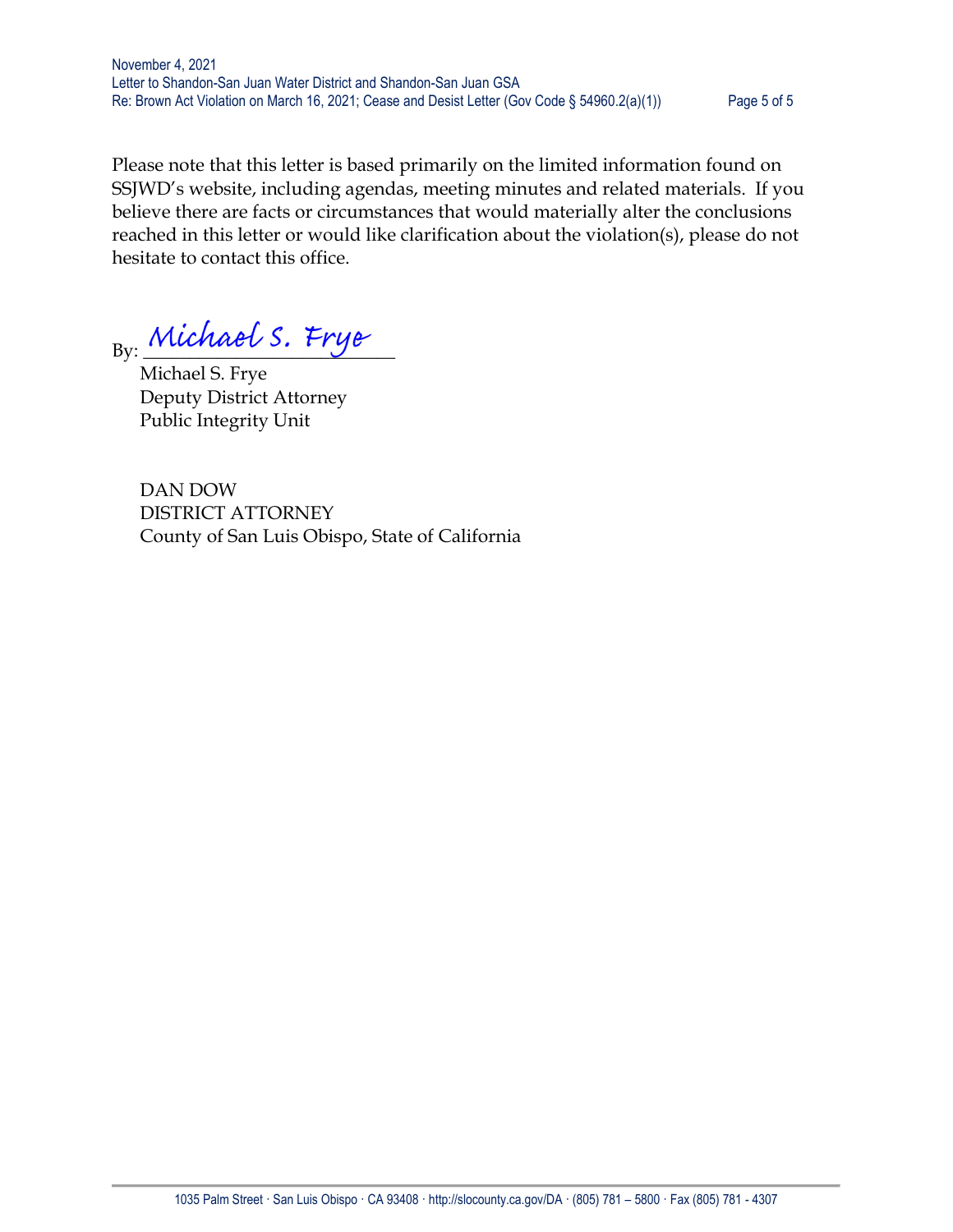

# **BOARD OF DIRECTORS – SPECIAL MEETING**

**NOTICE IS HEREBY GIVEN** that the Shandon-San Juan Board of Directors will hold a regularly scheduled Board Meeting at **9:00 A.M.** on **Tuesday, January 5, 2021** utilizing a virtual meeting format. District members and the public are encouraged to participate.

# **MEETING AGENDA January 5, 2021**

**To view documents, go to[: https://www.ssjwd.org/agendas-minutes](https://www.ssjwd.org/agendas-minutes) Log on to the meeting with: [join.me/sunviewmeeting](https://join.me/sunviewmeeting)** (includes audio).

**If you'd like to participate by phone, please dial:** (213) 226-1066 **Conference ID:** 628-055-929#

As a courtesy, please mute both phone and computer microphones during the meeting to avoid unwanted feedback noise for the other participants and unmute only when speaking.

- **1. Call to Order**
- **2. Roll Call**
- **3. Public Comment**
- **4. Consent Agenda**
	- a. Meeting Minutes December 15, 2020
- **5. Directors' Reports**
	- a. Economic Impact Report outreach
	- b. Water Neutrality
- **6. Consider Taking Control of Monitoring Well Agreement from the City of Paso Robles for the Estrella River at Airport Road Monitoring Sites.**
- **7. Closed Session** Potential Litigation (Gov Code § 54956.9(d)(4)) One Matter
- **8. Report on Closed Session**
- **9. Next Regularly Scheduled Meeting – January 19, 2021**
- **10. Adjourn**

*NOTE: In compliance with the American with Disabilities Act of 1990 (42 U.S.C. Sec. 12132), if you need special assistance to access the meeting room or otherwise participate at this meeting, including auxiliary aids or services, please contact Bertoux &Co. 930 Nysted Dr. St. A Solvang, CA 93463 805- 451-0841 admin@ssjwd.org. Notification of at least forty-eight (48) hours prior to the meeting will help enable reasonable arrangements to ensure accessibility to the meeting.*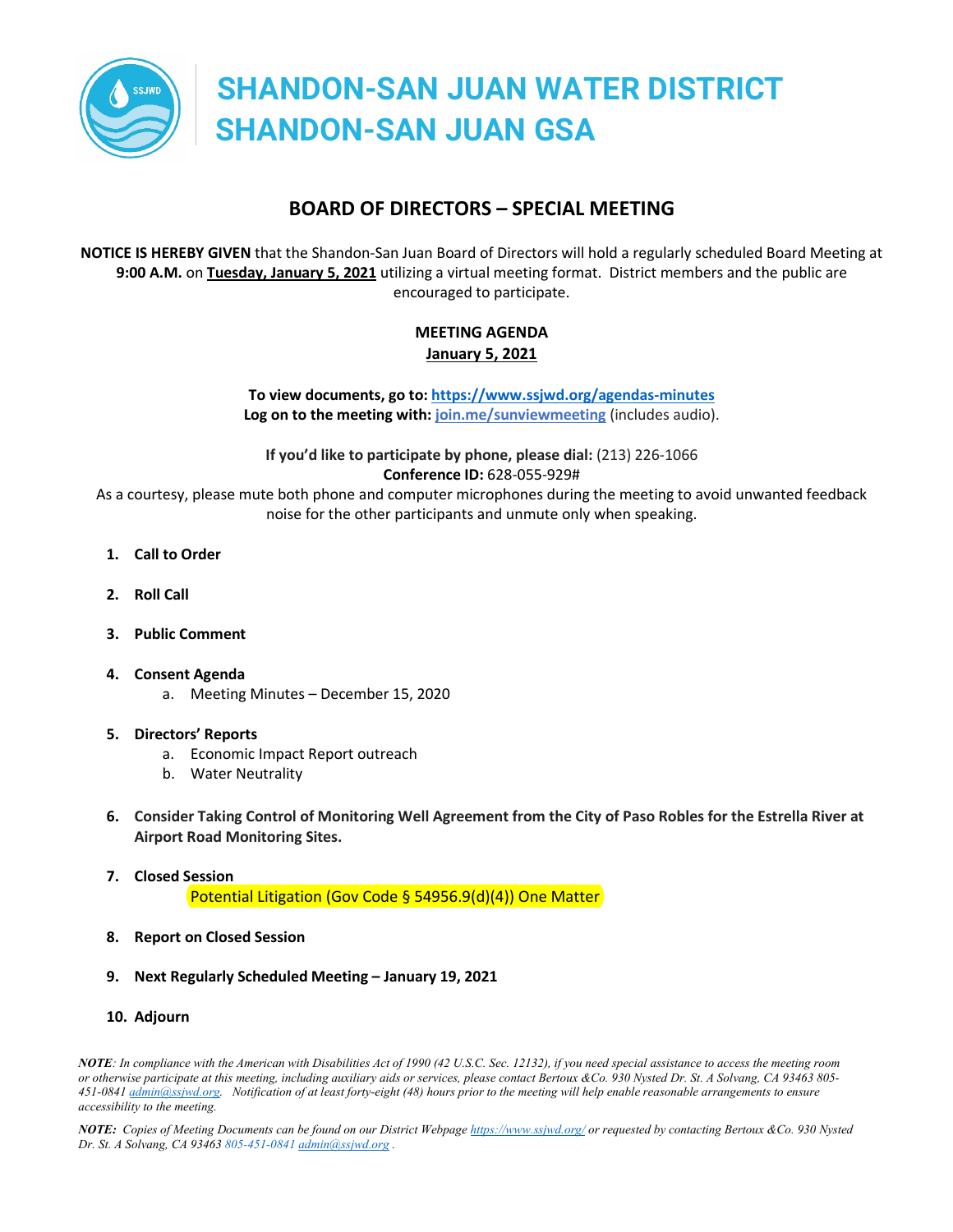

# **MEETING MINUTES Tuesday, January 5, 2021**

A special meeting of the Board of Directors of the Shandon-San Juan Water District (SSJWD) and Shandon-San Juan Groundwater Sustainability Agency was held on Tuesday, January 5, 2021 at 9:00 am utilizing a virtual meeting format. The agenda and all supporting documents were posted at https://www.ssjwd.org/agendas-minutes. Both telephone and electronic screen share options were made available to the public.

#### **I. Call to Order**

President Cunha called the meeting to order at 9:03 a.m. and Secretary Stephanie Bertoux recorded the minutes.

#### **II. Roll Call**

The following directors were present, constituting a quorum for the transaction of business.

| Directors Present:     | Willy Cunha                                            | <b>Steve Sinton</b>    |  |
|------------------------|--------------------------------------------------------|------------------------|--|
|                        | Kevin Peck                                             | <b>Matt Turrentine</b> |  |
| Directors Absent:      | <b>Marshall Miller</b>                                 |                        |  |
| <b>Others Present:</b> | Stephanie Bertoux, SSJWD Secretary/Treasurer           |                        |  |
|                        | Randy Diffenbaugh, SSJWD Staff                         |                        |  |
|                        | Alan Doud, Young Wooldridge                            |                        |  |
|                        | Michael Preszier                                       |                        |  |
|                        | Jerry Reaugh, Estrella-El Pomar-Creston Water District |                        |  |
|                        | Stacie Ann Silva, New Current Water and Land           |                        |  |
|                        | Paul Sorensen, GSI Water Solutions                     |                        |  |

#### **III. Public Comment**

No public comment.

## **IV. Consent Agenda**

The consent agenda included:

A. Meeting Minutes from December 15, 2020

#### **MOTION – Approve the Consent Agenda as presented**

It was **MOVED** by Director Sinton, seconded by Director Peck, and carried by a 4-0 roll call vote.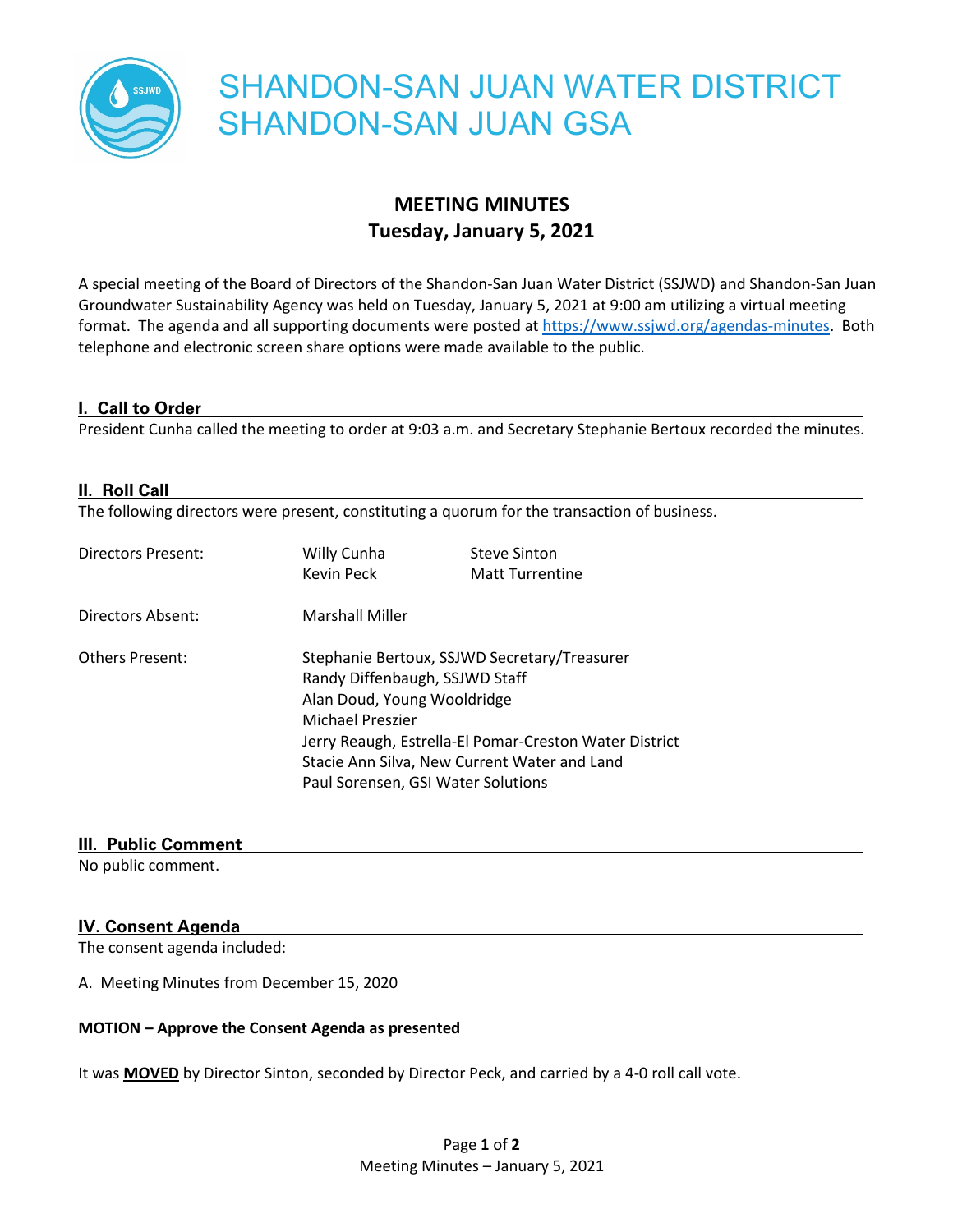# **V. Director's Reports**

**A. Economic Impact Report Outreach** – Director Cunha reported that Solterra Strategies is developing a draft memo and postcard to be reviewed at the next regular Board meeting on January 19, 2021.

**B. Water Neutrality** – Director Cunha reported that the County is weighing options related to water neutrality and Title 22. SSJWD/SSJGSA will continue the dialogue with the PBCC.

**C. Next PBCC Meeting** – Director Turrentine reported that the next PBCC Meeting will take place on January 27, 2021.

## **VI. Monitoring Well Agreement**

The City of Paso Robles is installing a network of monitoring wells and stream gages on the Salinas River and its major tributaries within the Paso Robles Groundwater Basin. The project includes, but is not limited to, installation of up to three (3) monitoring wells on private property and up to three (3) stream gages within the County of San Luis Obispo's public right of way. The Monitoring Wells are located on private property pursuant to an easement agreement between the City and the owner of each respective property. Upon completion of the Project, the City intends to transfer ownership of the Monitoring Wells and Gages to SSJGSA and to assign the Easement related to each Monitoring Well to SSJGSA at no cost. SSJGSA intends to accept ownership of the Monitoring Wells and Gages and to accept the Easement related to each Monitoring Well from City.

### **MOTION - Approve the Water Monitoring Facilities Transfer Agreement with the City of Paso Robles as presented and authorize President Cunha to sign and execute the agreement.**

It was **MOVED** by Director Cunha, seconded by Director Sinton, and carried by a 4-0 roll call vote.

#### **VII. Report on Closed Session**

The closed session began at 9:23am and ended at 10:50am. No reportable action was taken in closed session.

#### **VIII. Adjourn**

The next meeting of the Board of Directors will be held on January 19, 2021. Being no further business, President Cunha adjourned the meeting at 10:51am.

**Accepted:**

Stephanie Bertoux, Secretary January 19, 2021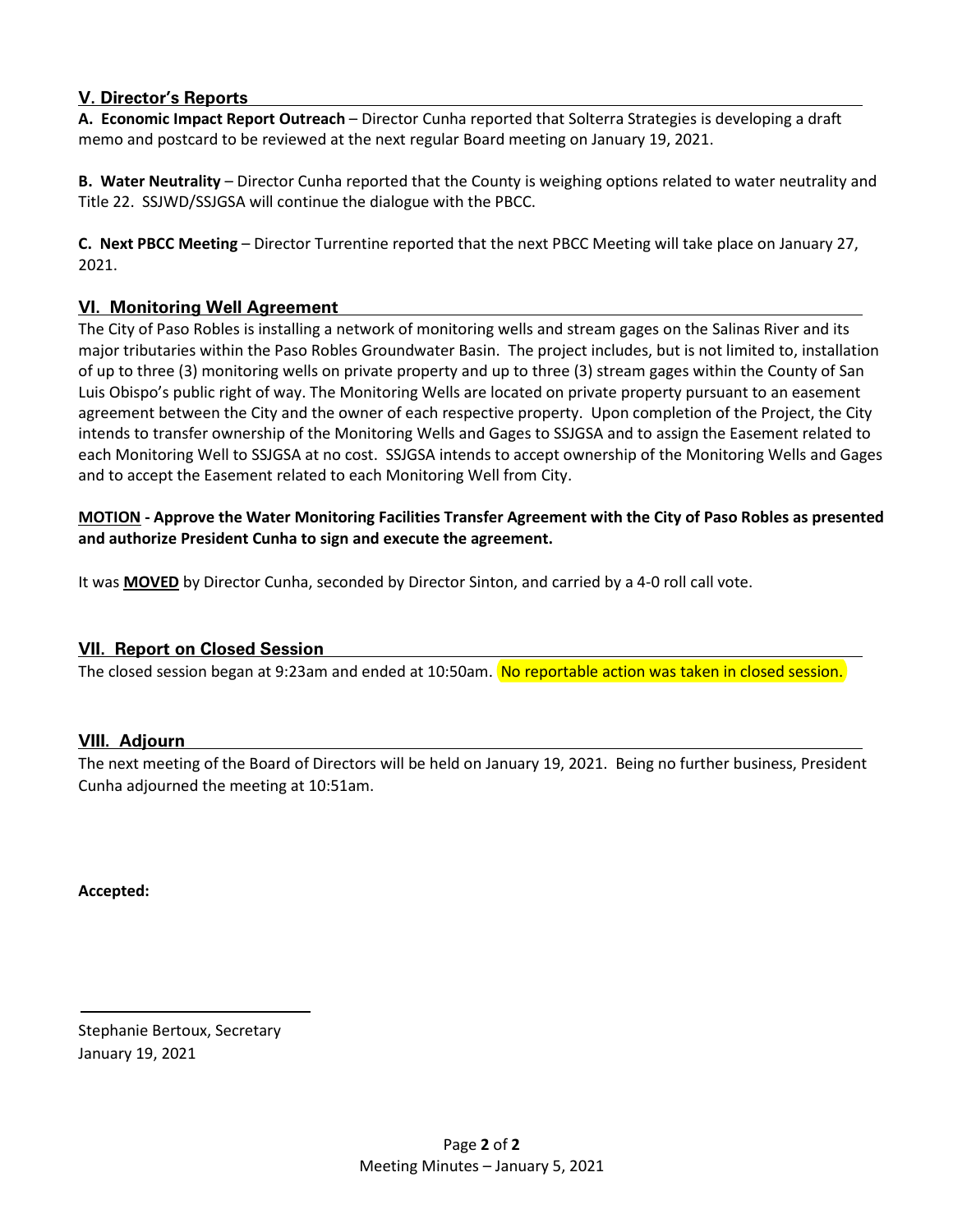

# **BOARD OF DIRECTORS – REGULAR MEETING JANUARY 19, 2021**

**NOTICE IS HEREBY GIVEN** that the Shandon-San Juan Board of Directors will hold a regularly scheduled Board Meeting at **9:00 A.M.** on **Tuesday, January 19, 2021** utilizing a virtual meeting format. District members and the public are encouraged to participate.

#### **MEETING AGENDA**

**To view documents, go to[: https://www.ssjwd.org/agendas-minutes](https://www.ssjwd.org/agendas-minutes) Log on to the meeting with: [join.me/sunviewmeeting](https://join.me/sunviewmeeting)** (includes audio).

**If you'd like to participate by phone, please dial:** (213) 226-1066 **Conference ID:** 628-055-929#

As a courtesy, please mute both phone and computer microphones during the meeting to avoid unwanted feedback noise for the other participants and unmute only when speaking.

- **1. Call to Order**
- **2. Roll Call**
- **3. Public Comment**
- **4. Consent Agenda**
	- a. Meeting Minutes January 5, 2021
	- b. Treasurer's Report January 14, 2021
	- c. Authorize SSJWD Secretary/Treasurer to spend up to \$5,000 to hire a CPA to perform a financial audit for FY 2019/2020

#### **5. Consider 2021 Membership to CSDA**

#### **6. Directors' Reports**

- a. PBCC Meeting
- b. Ag Order 4.0
- c. Water Neutrality

#### **7. Economic Impact Study Outreach**

- a. Update on Work Completed to Date by Solterra Strategies
- b. Comments on DRAFT Memo and Postcard
- c. Provide Direction on Next Steps

#### **8. Discuss Comments on GSP from State Water Resources Control Board**

- a. Review DRAFT Initial Responses
- b. Provide Direction to Staff
- **9. Closed Session**

Potential Litigation (Gov Code § 54956.9(d)(4)) One Matter

- **10. Report on Closed Session**
- **11. Next Regularly Scheduled Meeting February 16, 2021**
- **12. Adjourn**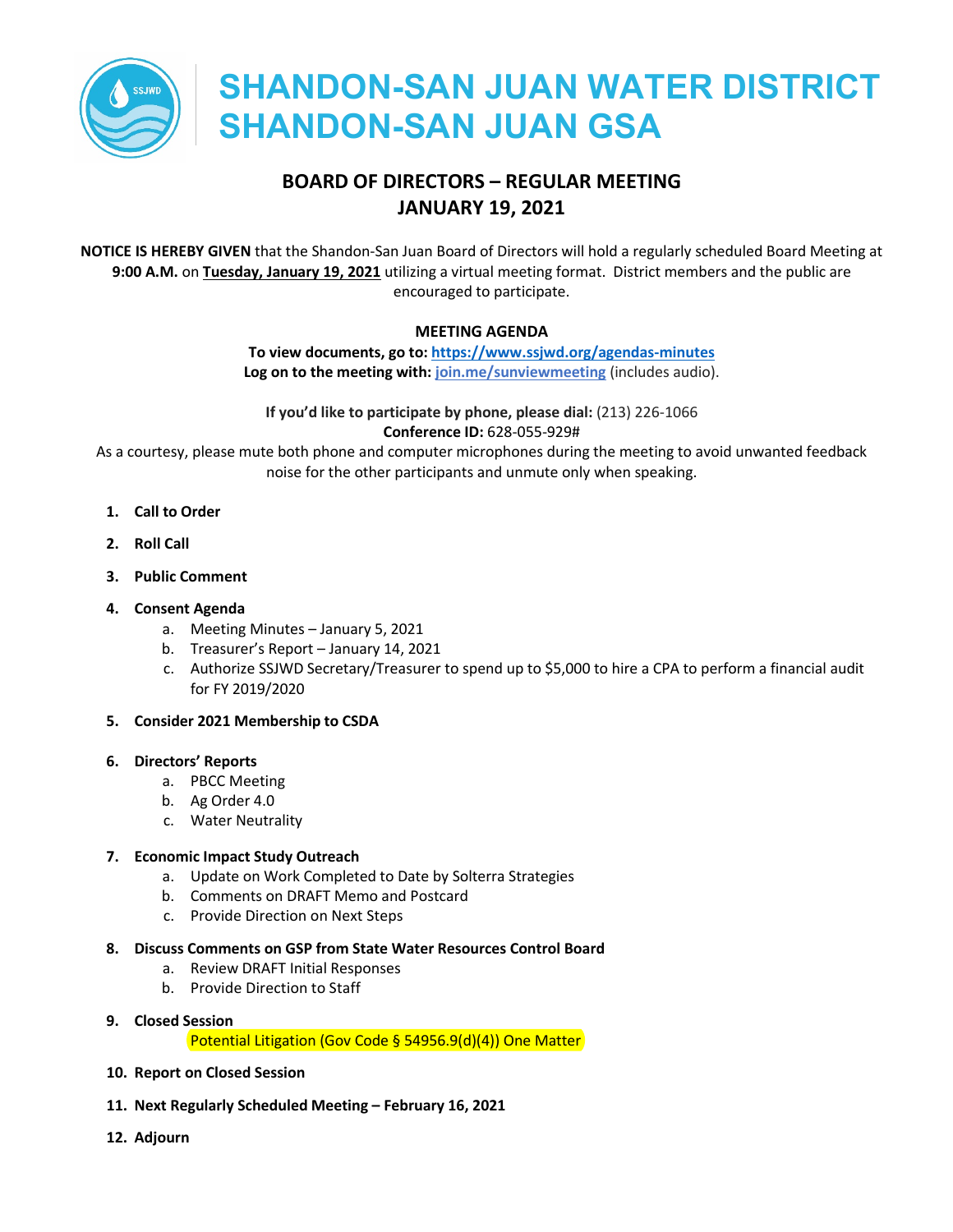*NOTE: In compliance with the American with Disabilities Act of 1990 (42 U.S.C. Sec. 12132), if you need special assistance to access the meeting room or otherwise participate at this meeting, including auxiliary aids or services, please contact Bertoux &Co. 930 Nysted Dr. St. A Solvang, CA 93463 805- 451-0841 admin@ssjwd.org. Notification of at least forty-eight (48) hours prior to the meeting will help enable reasonable arrangements to ensure accessibility to the meeting.*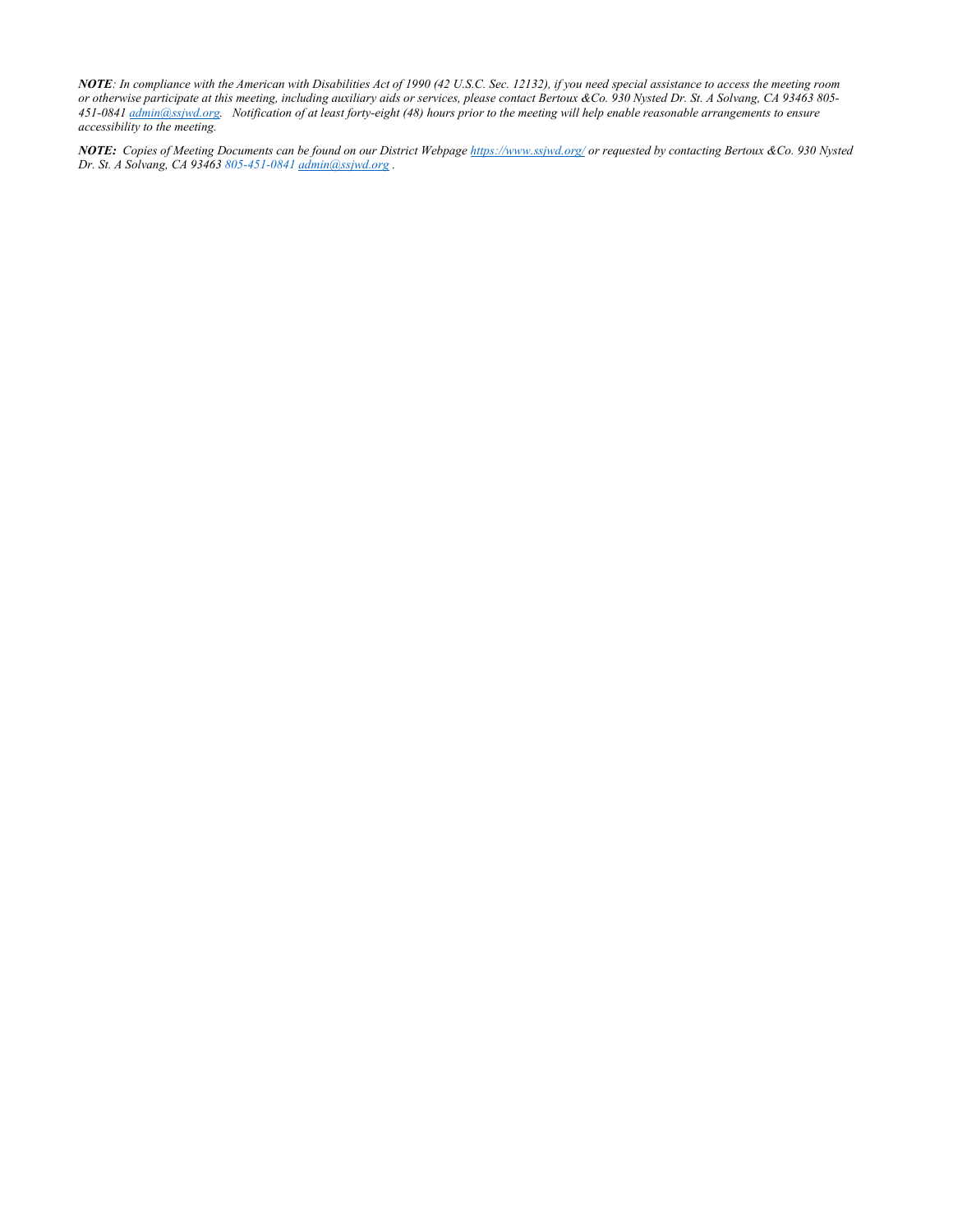

# **MEETING MINUTES Tuesday, January 19, 2021**

A special meeting of the Board of Directors of the Shandon-San Juan Water District (SSJWD) and Shandon-San Juan Groundwater Sustainability Agency was held on Tuesday, January 19, 2021 at 9am utilizing a virtual meeting format. The agenda and all supporting documents were posted at https://www.ssjwd.org/agendas-minutes. Both telephone and electronic screen share options were made available to the public.

#### I. Call to Order

President Cunha called the meeting to order at 9:01am. and Secretary Stephanie Bertoux recorded the minutes.

#### II. Roll Call

The following directors were present, constituting a quorum for the transaction of business.

| Willy Cunha            | <b>Steve Sinton</b>    | Kevin Peck                                                                                                                                                                                                                                                                                                                                                                                                                                                   |
|------------------------|------------------------|--------------------------------------------------------------------------------------------------------------------------------------------------------------------------------------------------------------------------------------------------------------------------------------------------------------------------------------------------------------------------------------------------------------------------------------------------------------|
| <b>Marshall Miller</b> | <b>Matt Turrentine</b> |                                                                                                                                                                                                                                                                                                                                                                                                                                                              |
|                        |                        |                                                                                                                                                                                                                                                                                                                                                                                                                                                              |
|                        |                        | Mike Ahumada, Sunview Vineyards<br>Stephanie Bertoux, SSJWD Secretary/Treasurer<br>Mike Dawson, Solterra Strategies<br>Randy Diffenbaugh, SSJWD Staff<br>Alan Doud, Young Wooldridge<br>John Hollenbeck, Hollenbeck Consulting<br>Stacey Jacob, Solterra Strategies<br>Jerry Reaugh, Estrella-El Pomar-Creston Water District<br>Ray Shady, Grapevine Capital Partners<br>Stacie Ann Silva, New Current Water and Land<br>Paul Sorensen, GSI Water Solutions |

## III. Public Comment

No public comment.

#### IV. Consent Agenda

The consent agenda included:

- A. Meeting Minutes from January 5, 2021
- B. Treasurer's Report dated January 14, 2021
- C. Authorize SSJWD Secretary/Treasurer to spend \$5,000 to hire a CPA to perform an audit for FY 2019/20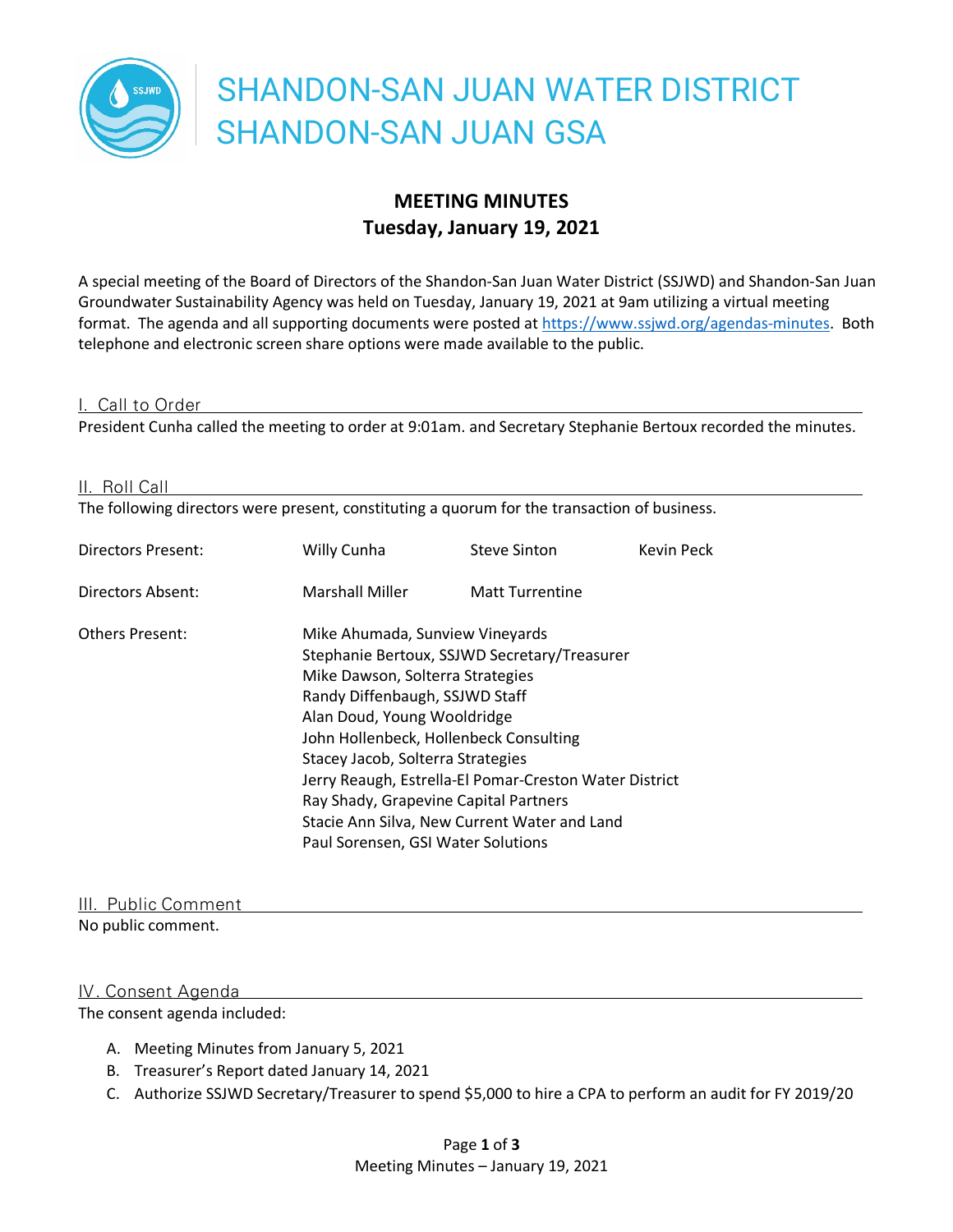#### **MOTION – Approve the Consent Agenda as presented**

It was **MOVED** by Director Cunha, seconded by Director Peck, and carried by a 3-0 roll call vote.

V. Consider 2021 Membership to CSDA

Director Cunha provided a brief overview of the benefits of membership to CSDA. No action was taken. This item will be reviewed at a future Board meeting.

#### VI. Directors' Reports

A. PBCC Meeting – Director Turrentine reported that the next PBCC meeting will take place on January 27, 2021. B. Ag Order 4.0 – Director Cunha reported that The Central Coast Regional Board is working to complete their final

draft of Ag Order 4.0. It will then be released for public comment. This item will be discussed further at the next Board meeting.

C. Board of Supervisors Meeting – Director Cunha reported that the next Board of Supervisors meeting will take place on January 26, 2021.

#### VII. Economic Impact Study Outreach

Solterra Strategies reviewed the outreach efforts undertaken over the last month and included:

- Outreach to approximately 75 people to insure they received the Economic Impact Study. The list included local and State elected officials, County of SLO staff, County Supervisors, and City of Paso Robles staff. Follow up is underway.
- A limited-run postcard has also been developed. The Board reviewed and requested that the next version of the postcard include a few more bullet points and perhaps a few agriculture-related photos and/or familiar local landscape photos.
- A strategy for press coverage is being developed. SSJWD needs to be ready with a statement following the next Board of Supervisors Meeting. It is recommended that SSJWD select a spokesperson. The Board identified Director Turrentine.

## VIII. GSP Comments Received from SWRCB

The Shandon-San Juan Water District / Shandon-San Juan GSA received initial comments on the GSP from the State Water Resources Control Board. Director Cunha briefly reviewed a draft response. The Board will review the draft over the next few weeks and will discuss at the next regular meeting on February 16, 2021.

#### IX. Report on Closed Session

The closed session began at 9:33am and ended at 10:35am. No reportable action was taken in closed session.

#### X. Adjourn

The next regular meeting of the Board of Directors will be held on February 16, 2021. Being no further business, President Cunha adjourned the meeting at 10:39am.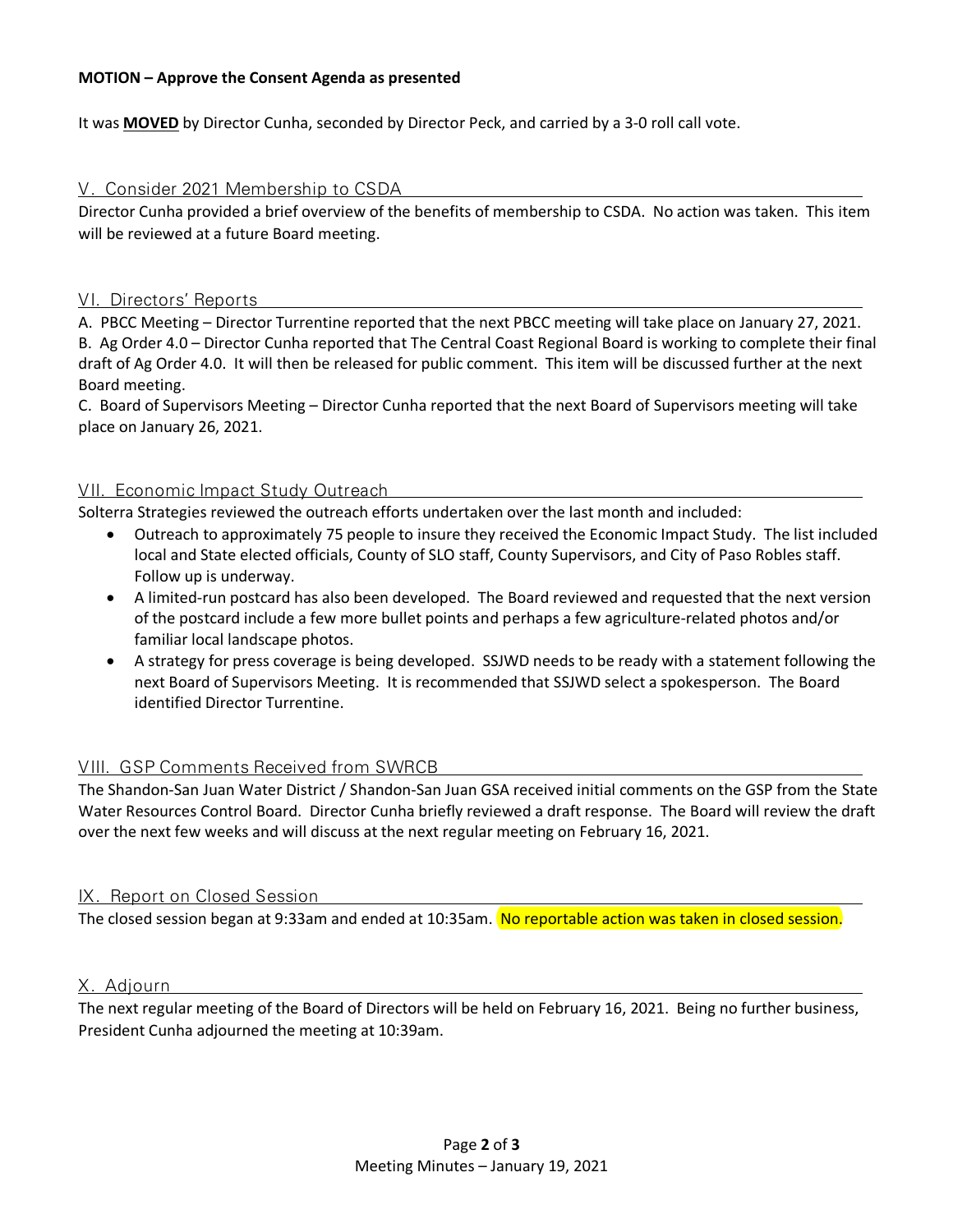**Accepted:**

Stephanie Bertoux, Secretary February 16, 2021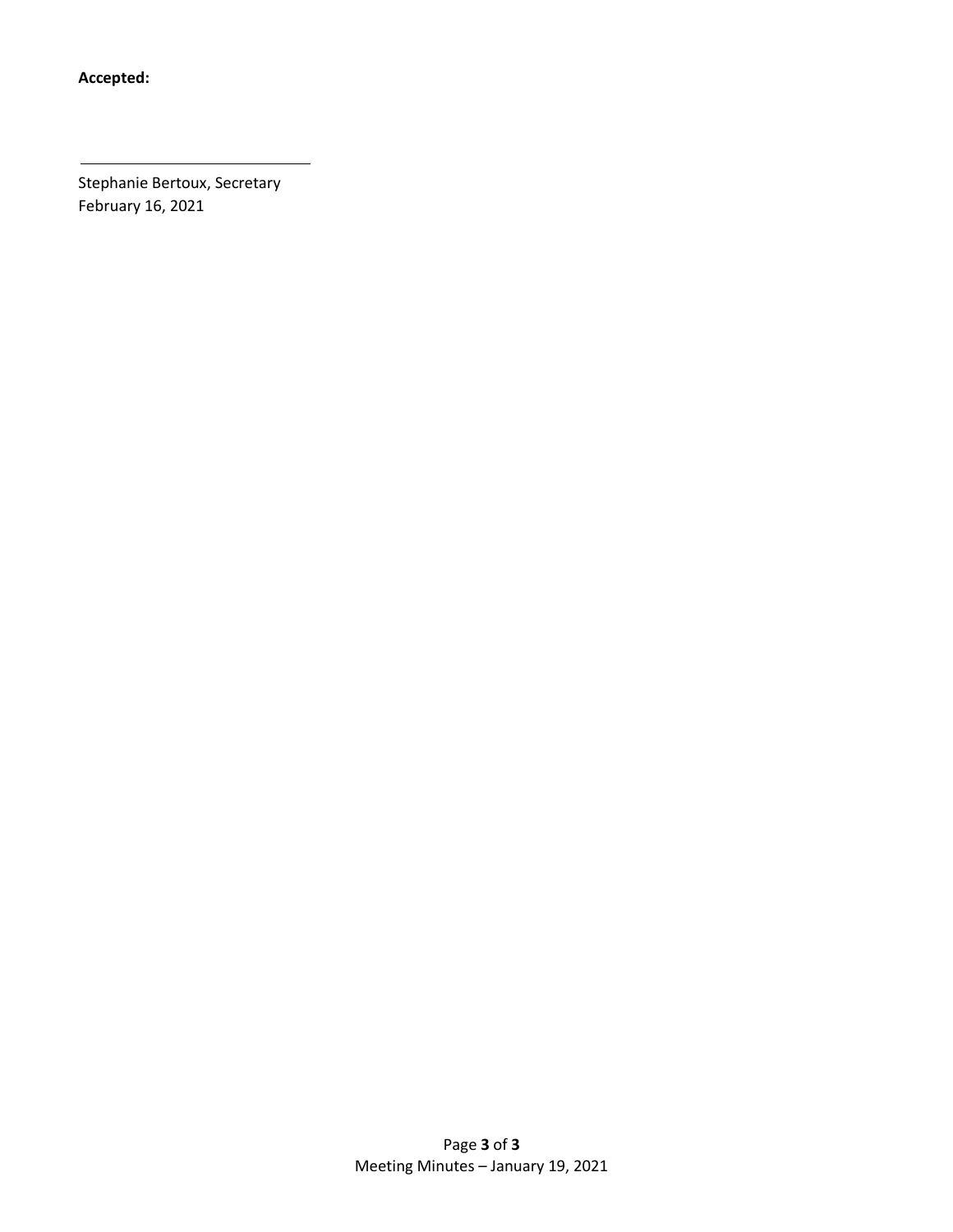

# **BOARD OF DIRECTORS NOTICE OF SPECIAL MEETING**

**NOTICE IS HEREBY GIVEN** that the Shandon-San Juan Board of Directors will hold a special Board Meeting at **2:00 P.M.** on **Thursday, January 21, 2021** utilizing a virtual meeting format. District members and the public are encouraged to participate.

# **MEETING AGENDA January 21, 2021**

**To view documents, go to[: https://www.ssjwd.org/agendas-minutes](https://www.ssjwd.org/agendas-minutes) Log on to the meeting with: <https://meet.google.com/>** (includes audio). **Enter either the link or code below**. **Link: [meet.google.com/svn-dxpn-pgg](https://meet.google.com/svn-dxpn-pgg?hs=122&authuser=3) Code:** 504-993-851

> **If you'd like to participate by phone, please dial:** (614) 845-2773 **PIN:** 504-993-851#

As a courtesy, please mute both phone and computer microphones during the meeting to avoid unwanted feedback noise for the other participants and unmute only when speaking.

- **1. Call to Order**
- **2. Roll Call**
- **3. Public Comment**
- **4. Closed Session** Potential Litigation (Gov Code § 54956.9(d)(4)) One Matter
- **5. Report on Closed Session**
- **6. Next Regularly Scheduled Meeting – February 16, 2021**
- **7. Adjourn**

*NOTE: In compliance with the American with Disabilities Act of 1990 (42 U.S.C. Sec. 12132), if you need special assistance to access the meeting room or otherwise participate at this meeting, including auxiliary aids or services, please contact Bertoux &Co. 930 Nysted Dr. St. A Solvang, CA 93463 805- 451-0841 admin@ssjwd.org. Notification of at least forty-eight (48) hours prior to the meeting will help enable reasonable arrangements to ensure accessibility to the meeting.*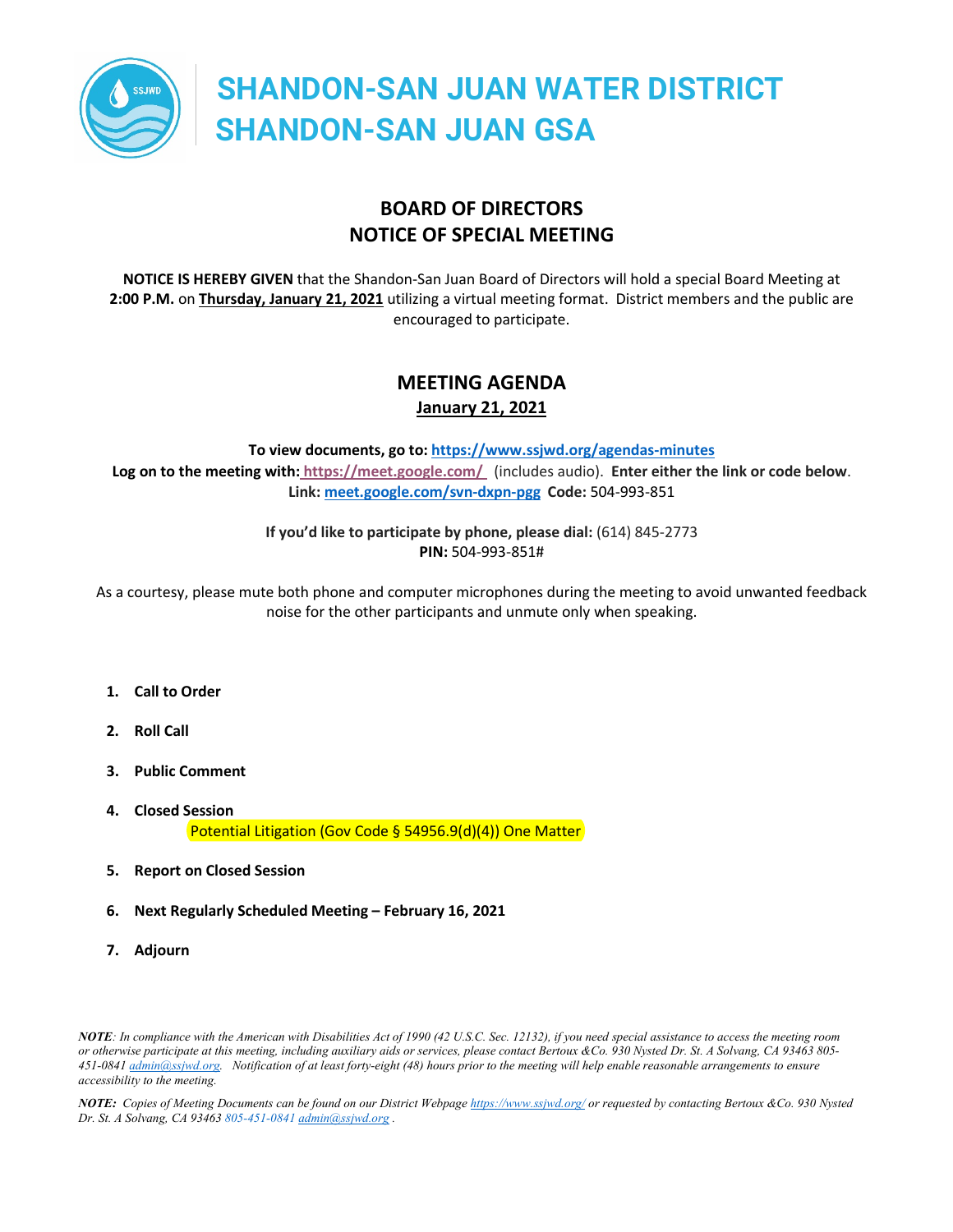

# **MEETING MINUTES Thursday, January 21, 2021**

A special meeting of the Board of Directors of the Shandon-San Juan Water District (SSJWD) and Shandon-San Juan Groundwater Sustainability Agency was held on Thursday, January 21, 2021 at 2pm utilizing a virtual meeting format. The agenda and all supporting documents were posted a[t https://www.ssjwd.org/agendas-minutes.](https://www.ssjwd.org/agendas-minutes) Both telephone and electronic screen share options were made available to the public.

## **I. Call to Order**

President Cunha called the meeting to order at 2:06pm. and Secretary Stephanie Bertoux recorded the minutes.

| II. Roll Call          | The following directors were present, constituting a quorum for the transaction of business. |                                   |                        |
|------------------------|----------------------------------------------------------------------------------------------|-----------------------------------|------------------------|
| Directors Present:     | Willy Cunha<br><b>Marshall Miller</b>                                                        | Kevin Peck<br><b>Steve Sinton</b> | <b>Matt Turrentine</b> |
| <b>Others Present:</b> | Stephanie Bertoux, SSJWD Secretary/Treasurer<br>Brent Burchett, SLO County Farm Bureau       |                                   |                        |

## **III. Public Comment**

No public comment.

# **IV. Report on Closed Session**

The closed session began at 2:07pm and ended at 3:27pm. No reportable action was taken in closed session.

# **V. Adjourn**

The Board of Directors will hold a special meeting on Monday, January 25, 2021 at 8:30am. Being no further business, President Cunha adjourned the meeting at 3:30pm.

## **Accepted:**

Stephanie Bertoux, Secretary February 16, 2021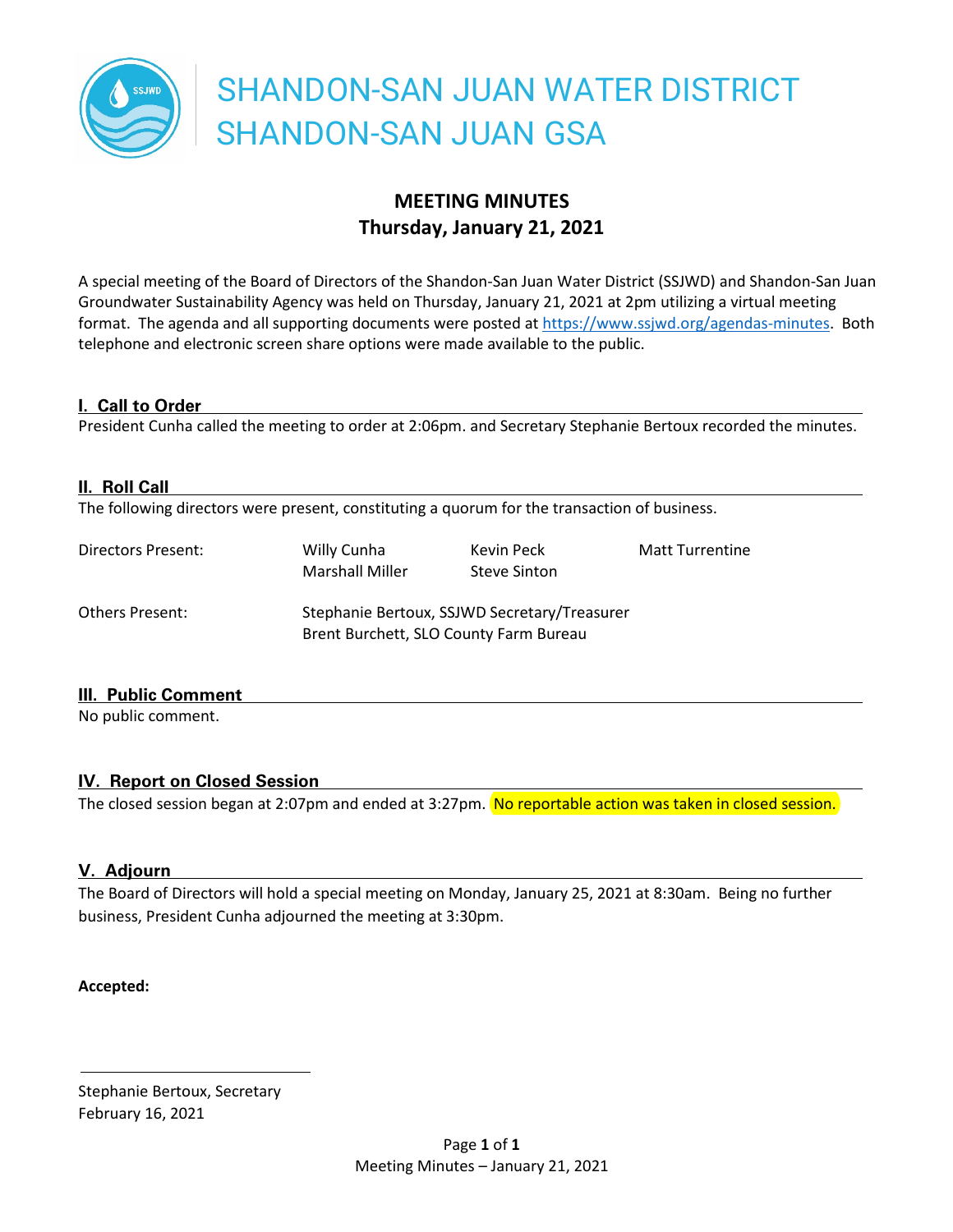

# **BOARD OF DIRECTORS NOTICE OF SPECIAL MEETING**

**NOTICE IS HEREBY GIVEN** that the Shandon-San Juan Board of Directors will hold a special Board Meeting at **8:30 A.M.** on **Monday, January 25, 2021** utilizing a virtual meeting format. District members and the public are encouraged to participate.

# **MEETING AGENDA January 25, 2021**

## **To view documents, go to[: https://www.ssjwd.org/agendas-minutes](https://www.ssjwd.org/agendas-minutes) Join Zoom meeting: [https://zoom.us/j/99059609412?pwd=dG5UamdlWWdpV1o5OHo0Rmk0cTBIZz09](https://meet.google.com/) Meeting ID:** 990 5960 9412 **Passcode:** 110232

**If you'd like to participate by phone, please dial:** (669) 900-6833

As a courtesy, please mute both phone and computer microphones during the meeting to avoid unwanted feedback noise for the other participants and unmute only when speaking.

- **1. Call to Order**
- **2. Roll Call**
- **3. Public Comment**
- **4. Closed Session** Potential Litigation (Gov Code § 54956.9(d)(4)) One Matter
- **5. Report on Closed Session**
- **6. Next Regularly Scheduled Meeting – February 16, 2021**
- **7. Adjourn**

*NOTE: In compliance with the American with Disabilities Act of 1990 (42 U.S.C. Sec. 12132), if you need special assistance to access the meeting room or otherwise participate at this meeting, including auxiliary aids or services, please contact Bertoux &Co. 930 Nysted Dr. St. A Solvang, CA 93463 805- 451-0841 admin@ssjwd.org. Notification of at least forty-eight (48) hours prior to the meeting will help enable reasonable arrangements to ensure accessibility to the meeting.*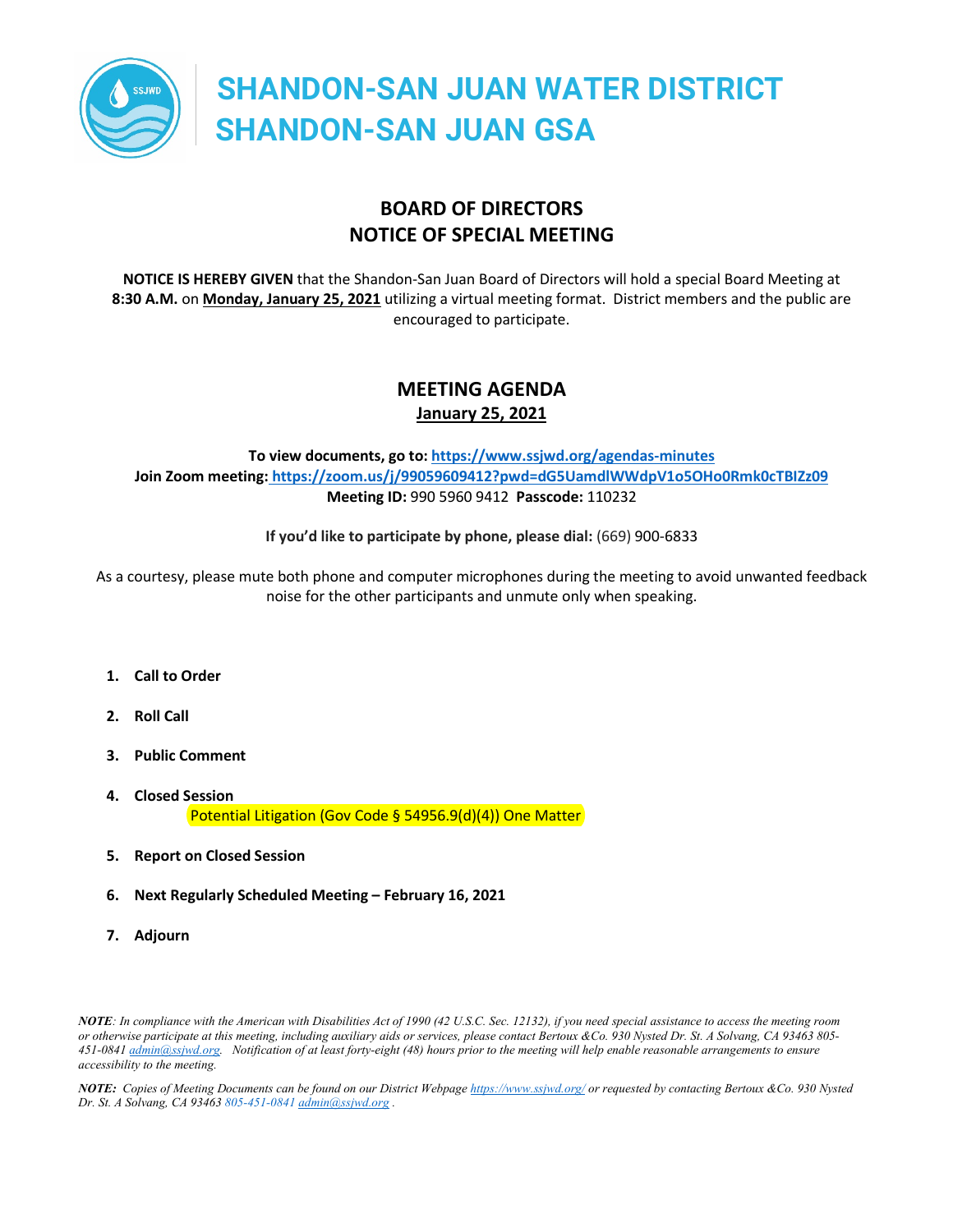

# **MEETING MINUTES Monday, January 25, 2021**

A special meeting of the Board of Directors of the Shandon-San Juan Water District (SSJWD) and Shandon-San Juan Groundwater Sustainability Agency was held on Monday, January 25, 2021 at 8:30am utilizing a virtual meeting format. The agenda and all supporting documents were posted a[t https://www.ssjwd.org/agendas-minutes.](https://www.ssjwd.org/agendas-minutes) Both telephone and electronic screen share options were made available to the public.

## **I. Call to Order**

President Cunha called the meeting to order at 8:30am. and Secretary Stephanie Bertoux recorded the minutes.

# **II. Roll Call**

The following directors were present, constituting a quorum for the transaction of business.

Directors Present: Willy Cunha Steve Sinton Matt Turrentine Directors Absent: Marshall Miller Kevin Peck Others Present: Stephanie Bertoux, SSJWD Secretary/Treasurer Alan Doud, Young Wooldridge

## **III. Public Comment**

No public comment.

# **IV. Report on Closed Session**

The closed session began at 8:35am and ended at 9:35am. By unanimous vote, the Board approved initiation of action, and the Board will disclose the particulars of the action upon request after the action has been formally commenced.

# **V. Adjourn**

The next regular meeting of the Board of Directors will be held on February 16, 2021. Being no further business, President Cunha adjourned the meeting at 9:45am.

## **Accepted:**

Stephanie Bertoux, Secretary February 16, 2021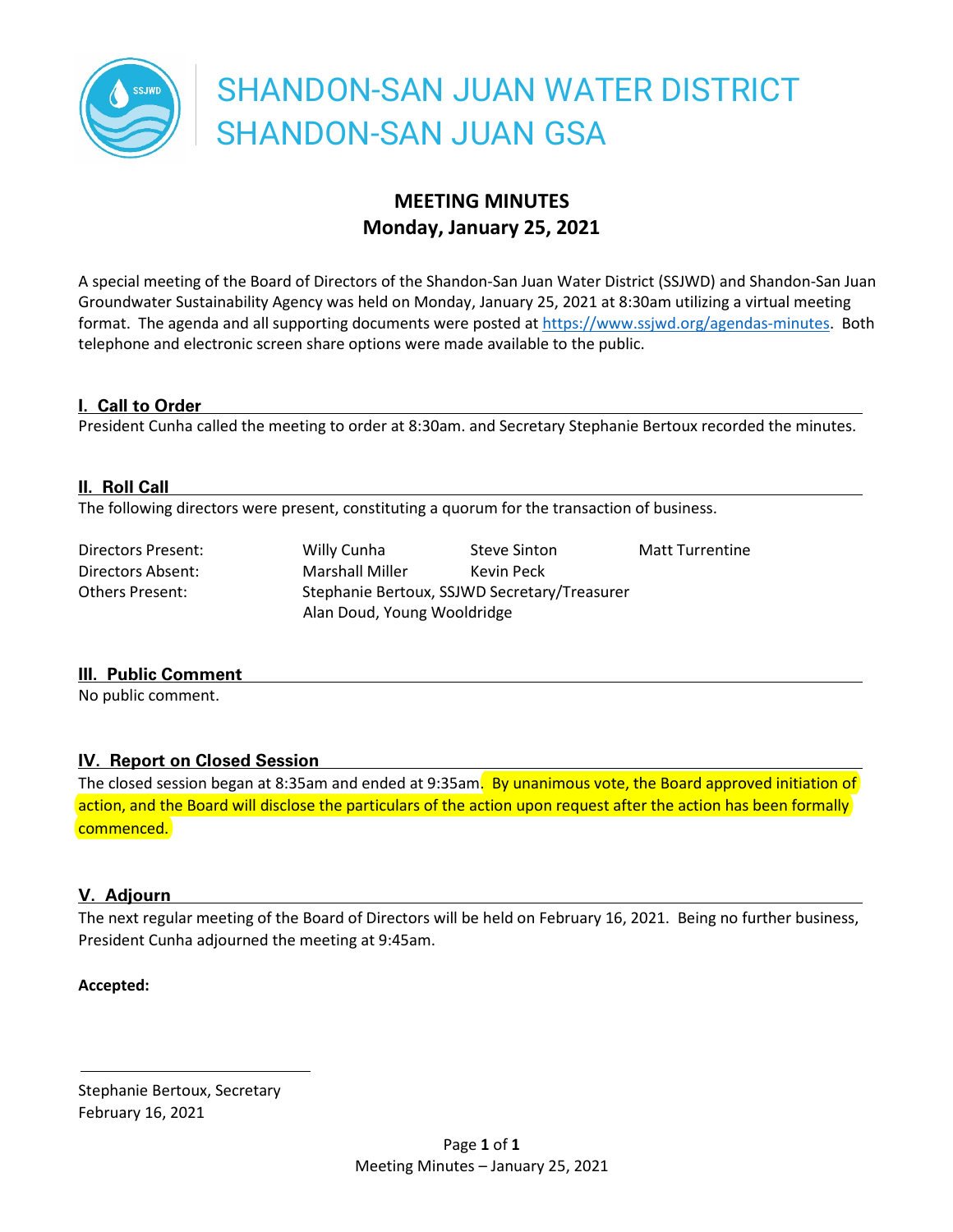

# **BOARD OF DIRECTORS – REGULAR MEETING FEBRUARY 16, 2021**

**NOTICE IS HEREBY GIVEN** that the Shandon-San Juan Board of Directors will hold a regularly scheduled Board Meeting at **9:00 A.M.** on **Tuesday, February 16, 2021** utilizing a virtual meeting format. District members and the public are encouraged to participate.

#### **MEETING AGENDA**

**To view documents, go to[: https://www.ssjwd.org/agendas-minutes](https://www.ssjwd.org/agendas-minutes) Join Zoom Meeting: <https://zoom.us/j/91352799791?pwd=eGkwUDVzcXRzRVJOc0I2TWtkS0Zjdz09> Meeting ID:** 913 5279 9791 **Passcode:** 315658 **If you would like to participate by phone, please dial:** (669) 900-6833

As a courtesy, please mute both phone and computer microphones during the meeting to avoid unwanted feedback noise for the other participants and unmute only when speaking.

- **1. Call to Order**
- **2. Roll Call**
- **3. Public Comment**

#### **4. Consent Agenda**

- a. Meeting Minutes January 19, 2021
- b. Meeting Minutes January 21, 2021
- c. Meeting Minutes January 25, 2021
- d. Treasurer's Report February 10, 2021

#### **5. Consider 2021 Membership to CSDA**

a. Cost for Annual Membership is \$1,230.00

#### **6. Directors' Reports**

- a. Board of Supervisors Meeting held on January 26, 2021
- b. PBCC Meeting held on January 27, 2021
- c. WRAC Update and Ad Hoc Stormwater Subcommittee
- d. Ag Order 4.0 Public comment due February 25, 2021

#### **7. Consider Pursuing Price Quote for Electromagnetic Survey of Selected Areas of the Basin**

#### **8. Consider District Comments on Ag Order 4.0**

#### **9. Economic Impact Study Outreach**

- a. Update on Work Completed to Date by Solterra Strategies
- b. Provide Direction on Next Steps

#### **10. Discuss Comments on GSP from State Water Resources Control Board**

Agenda - February 16, 2021 Page 1 of 2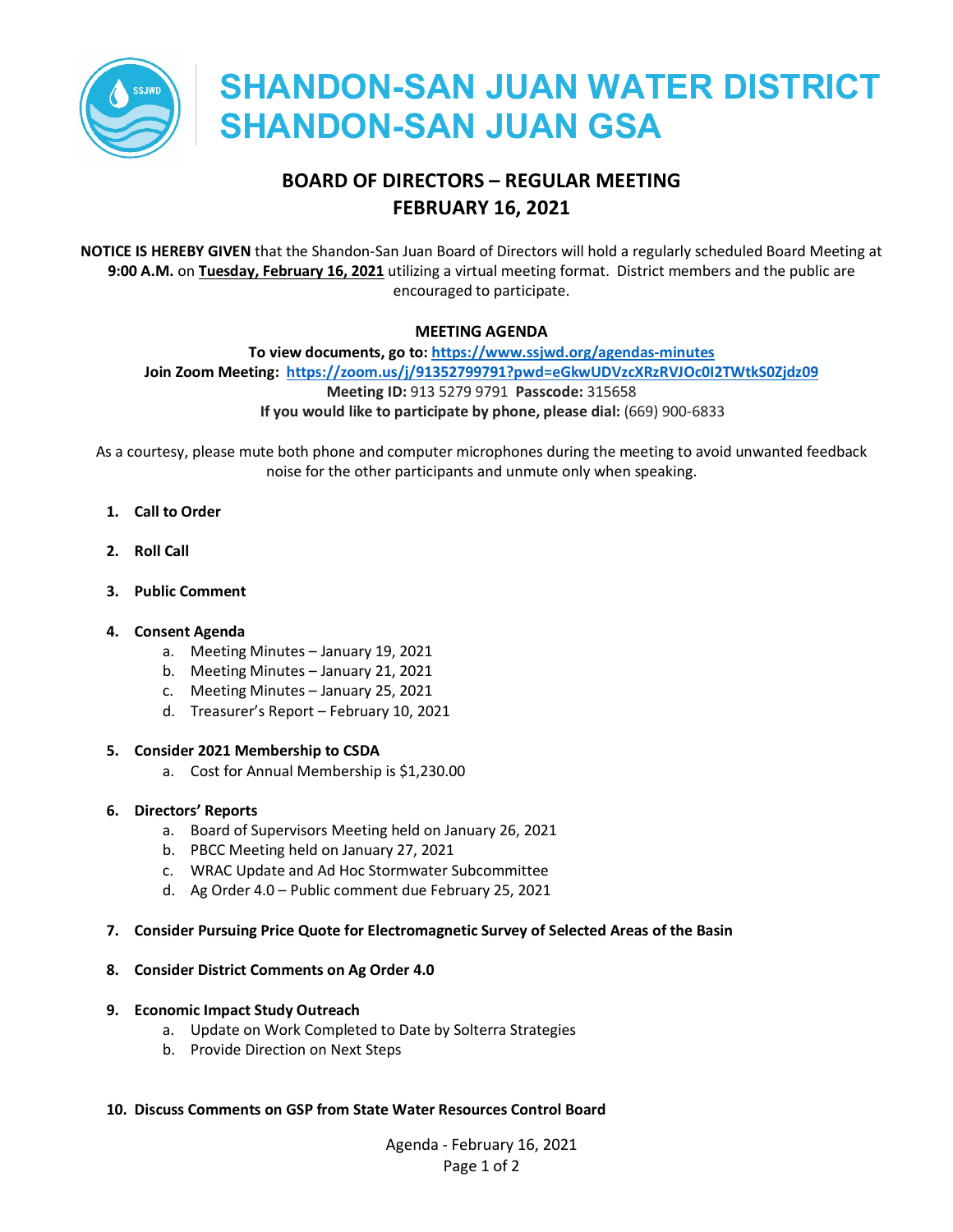- a. Review DRAFT Initial Responses
- b. Provide Direction to Staff

#### **11. Closed Session**

a. Potential Litigation (Gov Code § 54956.9(d)(4)) One Matter

#### **12. Report on Closed Session**

#### **13. Next Regularly Scheduled Meeting – March 16, 2021**

#### **14. Adjourn**

*NOTE: In compliance with the American with Disabilities Act of 1990 (42 U.S.C. Sec. 12132), if you need special assistance to access the meeting room or otherwise participate at this meeting, including auxiliary aids or services, please contact Bertoux &Co. 930 Nysted Dr. St. A Solvang, CA 93463 805- 451-0841 admin@ssjwd.org. Notification of at least forty-eight (48) hours prior to the meeting will help enable reasonable arrangements to ensure accessibility to the meeting.*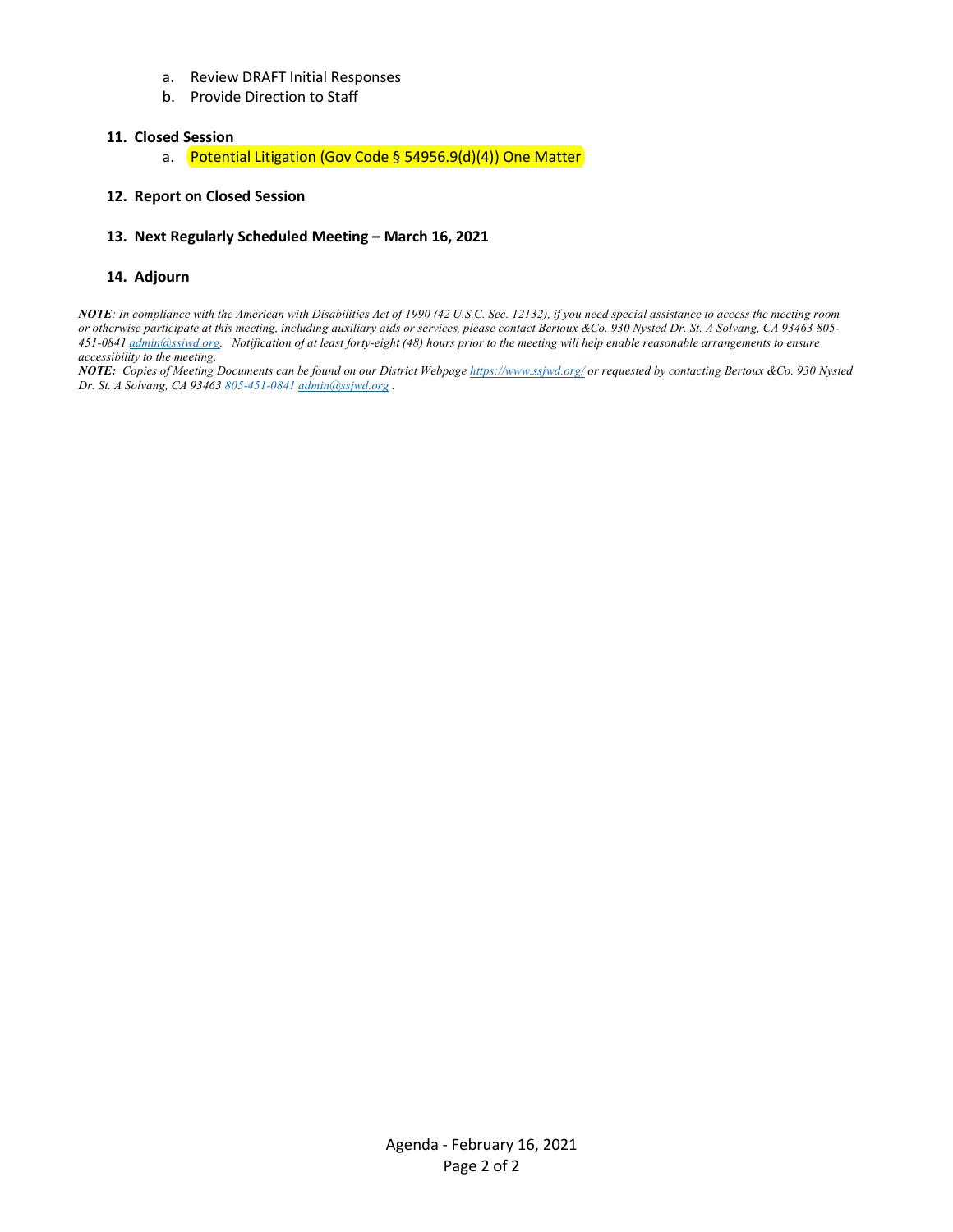

# **MEETING MINUTES Tuesday, February 16, 2021**

A special meeting of the Board of Directors of the Shandon-San Juan Water District (SSJWD) and Shandon-San Juan Groundwater Sustainability Agency was held on Tuesday, February 16, 2021 at 9am utilizing a virtual meeting format. The agenda and all supporting documents were posted at https://www.ssjwd.org/agendas-minutes. Both telephone and electronic screen share options were made available to the public.

#### **I. Call to Order**

President Cunha called the meeting to order at 9:03am. and Secretary Stephanie Bertoux recorded the minutes.

#### **II. Roll Call**

The following directors were present, constituting a quorum for the transaction of business.

| Directors Present:     | Willy Cunha<br><b>Marshall Miller</b><br>Kevin Peck    | <b>Steve Sinton</b><br><b>Matt Turrentine</b> |  |
|------------------------|--------------------------------------------------------|-----------------------------------------------|--|
| <b>Others Present:</b> | Mike Ahumada, Sunview Vineyards                        |                                               |  |
|                        | Stephanie Bertoux, SSJWD Secretary/Treasurer           |                                               |  |
|                        | Mike Dawson, Solterra Strategies                       |                                               |  |
|                        | Randy Diffenbaugh, SSJWD Staff                         |                                               |  |
|                        | Alan Doud, Young Wooldridge                            |                                               |  |
|                        | John Hollenbeck, Hollenbeck Consulting                 |                                               |  |
|                        | Lee Knudtson, GSI Water Solutions                      |                                               |  |
|                        | Jerry Reaugh, Estrella-El Pomar-Creston Water District |                                               |  |
|                        | Ray Shady, Grapevine Capital Partners                  |                                               |  |
|                        | Stacie Ann Silva, New Current Water and Land           |                                               |  |
|                        | Paul Sorensen, GSI Water Solutions                     |                                               |  |

#### **III. Public Comment**

No public comment.

#### **IV. Consent Agenda**

The consent agenda included:

- A. Meeting Minutes from January 19, 2021
- B. Meeting Minutes from January 21, 2021
- C. Meeting Minutes from January 25, 2021
- D. Treasurer's Report dated February 10, 2021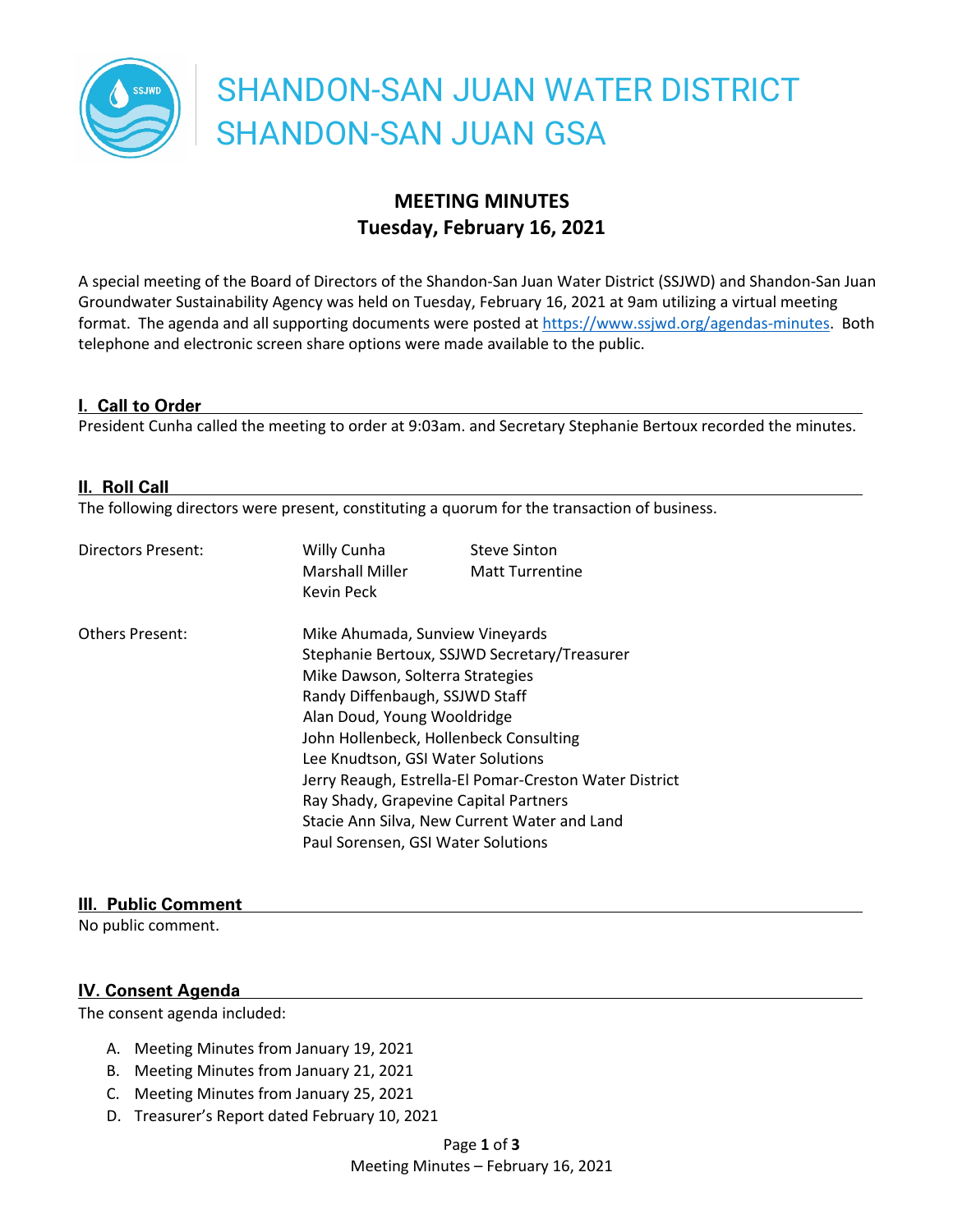#### **MOTION – Approve the Consent Agenda as presented**

It was **MOVED** by Director Peck, seconded by Director Sinton, and carried by a 3-0 roll call vote. Director Miller and Director Turrentine arrived late to the meeting and did not vote on this item.

# **V. Consider 2021 Membership to CSDA**

Director Cunha provided a brief overview of the benefits of membership to CSDA. No action was taken.

#### **VI. Directors' Reports**

- A. Board of Supervisors Meeting Director Cunha reported that the Board of Supervisors met on January 26, 2021. The Board discussed the Ag Offset Ordinance and gave staff direction to come back with recommendations for amending the County's Land Use Ordinance to extend groundwater management actions for the Paso Basin at a future meeting.
- B. PBCC Meeting Director Turrentine reported that that the PBCC met on January 27, 2021. They discussed the Board of Supervisors direction to staff on land use policy development for the Paso Basin and its implications to continued GSP implementation. Director Turrentine also reported that the Water Year 2020 Annual Report is drafted and will be released for public comment in late February 2021.
- C. WRAC Stormwater Capture Sub-Committee Director Sinton reported that WRAC Stormwater Sub-Committee held an introductory meeting and discussed opportunities to engage the County on groundwater recharge.
- D. Ag Order 4.0 Director Cunha provided a brief overview of the proposed changes to final draft of Ag Order 4.0 and reviewed the initial comment letters submitted by SSJWD in June 2020. The Board directed Director Cunha to revise the previous letters in alignment with the current draft. It was **MOVED** by Director Sinton, seconded by Director Turrentine, and carried by a 5-0 roll call vote.

**MOTION - Authorize Director Cunha to revise SSJWD's previous comment letters on Ag Order 4.0 in alignment with the final draft of Ag Order 4.0 and submit to the Central Coast Regional Water Quality Board by February 25, 2021.**

## **VII. Electromagnetic Survey**

The Board discussed undertaking an electromagnetic survey of selected areas of the Basin and requested that GSI Water Solutions prepare a scope of work and cost estimate based on the areas previously identified by the Stormwater Capture and Groundwater Recharge Study.

#### **MOTION – Direct GSI Water Solutions to prepare a scope of work and cost proposal to perform an electromagnetic survey of selected areas of the Basin.**

It was **MOVED** by Director Sinton, seconded by Director Turrentine, and carried by a 5-0 roll call vote.

## **VIII. Economic Impact Study Outreach**

Solterra Strategies reviewed the outreach efforts undertaken over the last month and included an article ran in New Times SLO on February 11, 2021 and was also picked up by Maven's Report.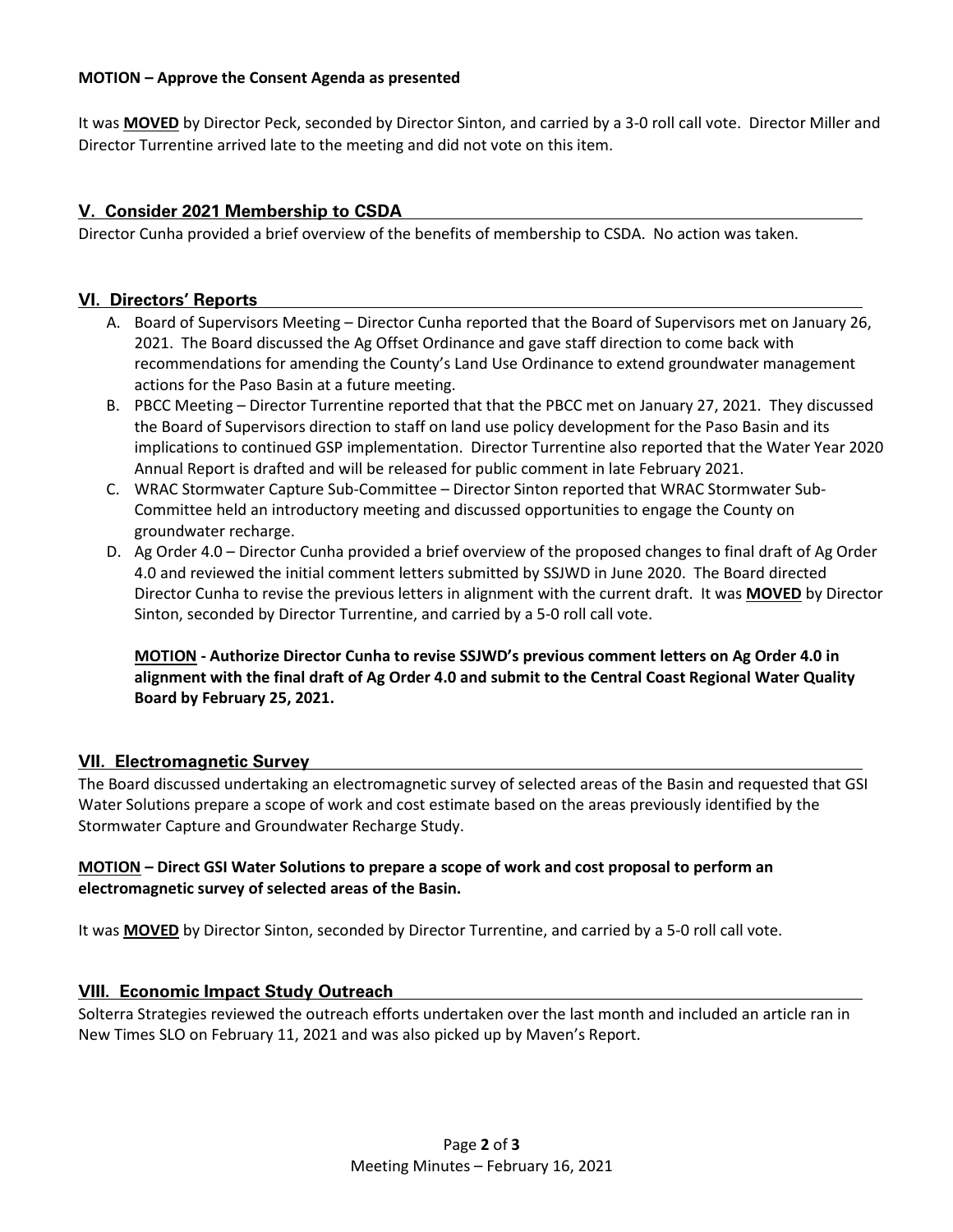# **IX. GSP Comments Received from SWRCB**

The Shandon-San Juan Water District / Shandon-San Juan GSA received initial comments on the GSP from the State Water Resources Control Board. Director Cunha reported that there is no need to a draft response until official comments on the GSP are received from the DWR.

# **X. Report on Closed Session**

The closed session began at 9:45am and ended at 10:25am. No reportable action was taken in closed session.

#### **XI. Adjourn**

The next regular meeting of the Board of Directors will be held on March 16, 2021. Being no further business, President Cunha adjourned the meeting at 10:28am.

**Accepted:**

Stephanie Bertoux, Secretary March 16, 2021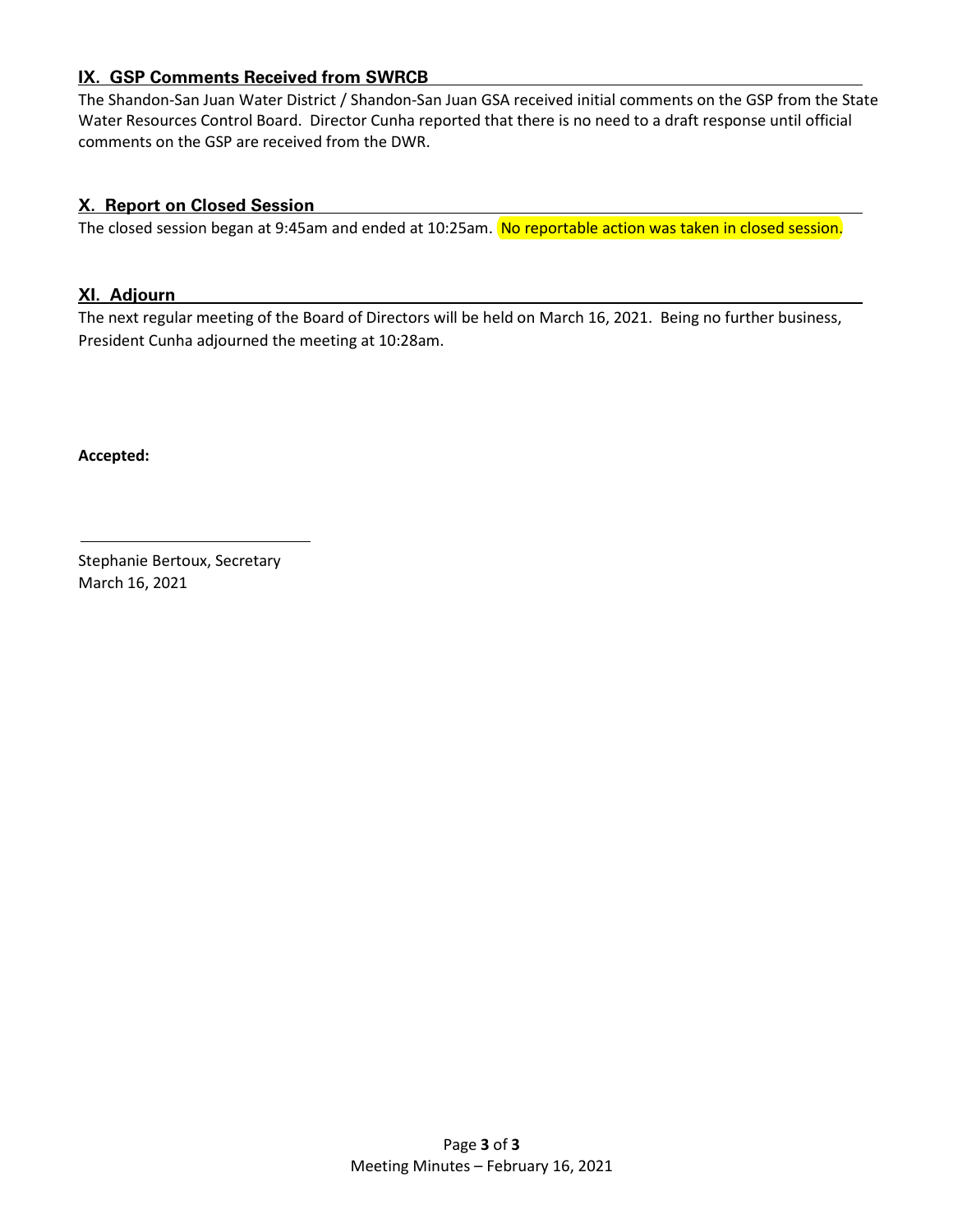

# **BOARD OF DIRECTORS – REGULAR MEETING March 16, 2021**

**NOTICE IS HEREBY GIVEN** that the Shandon-San Juan Board of Directors will hold a regularly scheduled Board Meeting at **9:00 A.M.** on **Tuesday, March 16, 2021** utilizing a virtual meeting format. District members and the public are encouraged to participate.

#### **MEETING AGENDA**

**To view documents, go to: https://www.ssjwd.org/agendas-minutes Join Zoom Meeting: https://zoom.us/j/94648235635?pwd=bFRPcFQ4emQxNDBVc0M2bkhxUlQ1QT09 Meeting ID:** 946 4823 5635 **Passcode:** 621689 **If you would like to participate by phone, please dial:** (669) 900-6833

As a courtesy, please mute both phone and computer microphones during the meeting to avoid unwanted feedback noise for the other participants and unmute only when speaking.

- **1. Call to Order**
- **2. Roll Call**
- **3. Public Comment**

#### **4. Consent Agenda**

- a. Meeting Minutes February 16, 2021
- b. Treasurer's Report March 11, 2021

#### **5. Directors' Reports**

- a. PBCC Meeting to be held on March 17, 2021
- b. WRAC Stormwater Capture Sub-Committee Meeting Update
- **6. GSP 2020 Annual Report**

#### **7. Update on Electromagnetic Survey of Selected Areas of the Basin**

- a. DWR has released SkyTEM and Standford Reports
- b. Consider Community Outreach Meeting

## **8. Water Rights Climate Change Staff Report**

- a. Consider Sending Written Comments in Response
- **9. Update on the SLO County Flood Control and Water Conservation District Water Management Tools Study and Draft Needs/Objectives/Concepts**
	- a. SLO County Water Supply PowerPoint
	- b. SLO County Water Supply Status Report
	- c. Water Management Objective Concepts for Consideration
	- d. SLO Contract with DWR for State Water 2021
	- e. State Water Project Study Public Works Presentation
	- f. State Water Project Subcontractor Water Amounts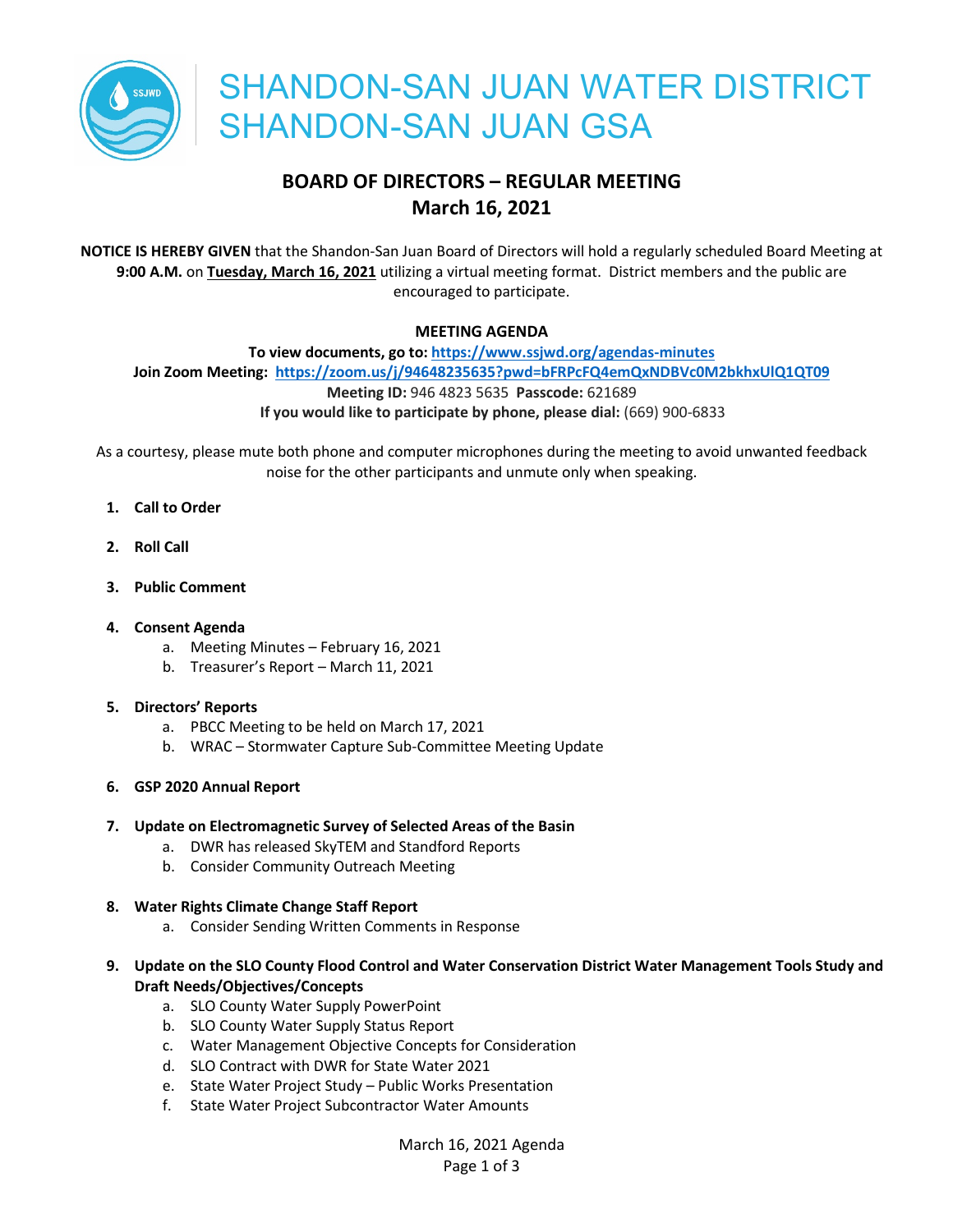

# **BOARD OF DIRECTORS – REGULAR MEETING March 16, 2021**

- **10. Discuss the Updated 2020 Bulletin 118 and Consider Making Comments to DWR**
- **11. Economic Impact Study Outreach Update**
- **12. Closed Session**
	- a. Potential Litigation (Gov Code § 54956.9(d)(4)) One Matter
- **13. Report on Closed Session**
- **14. Next Regularly Scheduled Meeting – April 20, 2021**
- **15. Adjourn**

*NOTE: In compliance with the American with Disabilities Act of 1990 (42 U.S.C. Sec. 12132), if you need special assistance to access the meeting room or otherwise participate at this meeting, including auxiliary aids or services, please contact Bertoux &Co. 930 Nysted Dr. St. A Solvang, CA 93463 805- 451-0841 admin@ssjwd.org. Notification of at least forty-eight (48) hours prior to the meeting will help enable reasonable arrangements to ensure accessibility to the meeting.*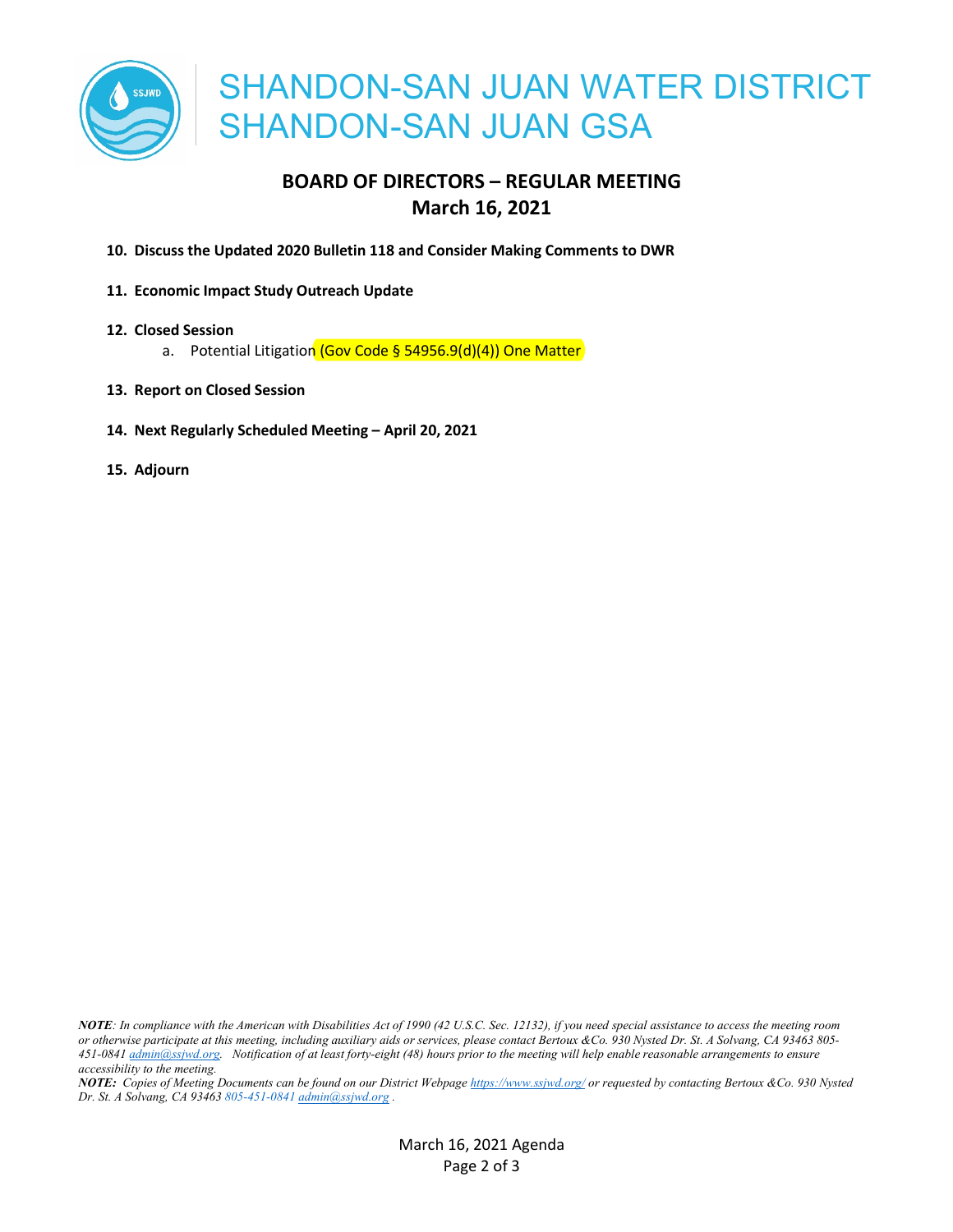

# **MEETING MINUTES Tuesday, March 16, 2021**

A regular meeting of the Board of Directors of the Shandon-San Juan Water District (SSJWD) and Shandon-San Juan Groundwater Sustainability Agency was held on Tuesday, March 16, 2021 at 9am utilizing a virtual meeting format. The agenda and all supporting documents were posted at https://www.ssjwd.org/agendas-minutes. Both telephone and electronic screen share options were made available to the public.

#### **I. Call to Order**

President Cunha called the meeting to order at 9:05am. and Secretary Stephanie Bertoux recorded the minutes.

#### **II. Roll Call**

The following directors were present, constituting a quorum for the transaction of business.

| <b>Directors Present:</b> | Willy Cunha<br><b>Marshall Miller</b><br>Kevin Peck                             | <b>Steve Sinton</b><br><b>Matt Turrentine</b> |  |
|---------------------------|---------------------------------------------------------------------------------|-----------------------------------------------|--|
| <b>Others Present:</b>    | Mike Ahumada, Sunview Vineyards<br>Stephanie Bertoux, SSJWD Secretary/Treasurer |                                               |  |
|                           |                                                                                 |                                               |  |
|                           | Brent Burchett, SLO County Farm Bureau                                          |                                               |  |
|                           | Mike Dawson, Solterra Strategies                                                |                                               |  |
|                           | Randy Diffenbaugh, SSJWD Staff                                                  |                                               |  |
|                           | Alan Doud, Young Wooldridge                                                     |                                               |  |
|                           | John Hollenbeck, Hollenbeck Consulting                                          |                                               |  |
|                           | Nate Page, GSI Water Solutions                                                  |                                               |  |
|                           | Jerry Reaugh, Estrella-El Pomar-Creston Water District                          |                                               |  |
|                           | Ray Shady, Grapevine Capital Partners                                           |                                               |  |
|                           | Stacie Ann Silva, New Current Water and Land                                    |                                               |  |
|                           | Paul Sorensen, GSI Water Solutions                                              |                                               |  |

#### **III. Public Comment**

No public comment.

#### **IV. Consent Agenda**

The consent agenda included:

- A. Meeting Minutes from February 16, 2021
- B. Treasurer's Report dated March 11, 2021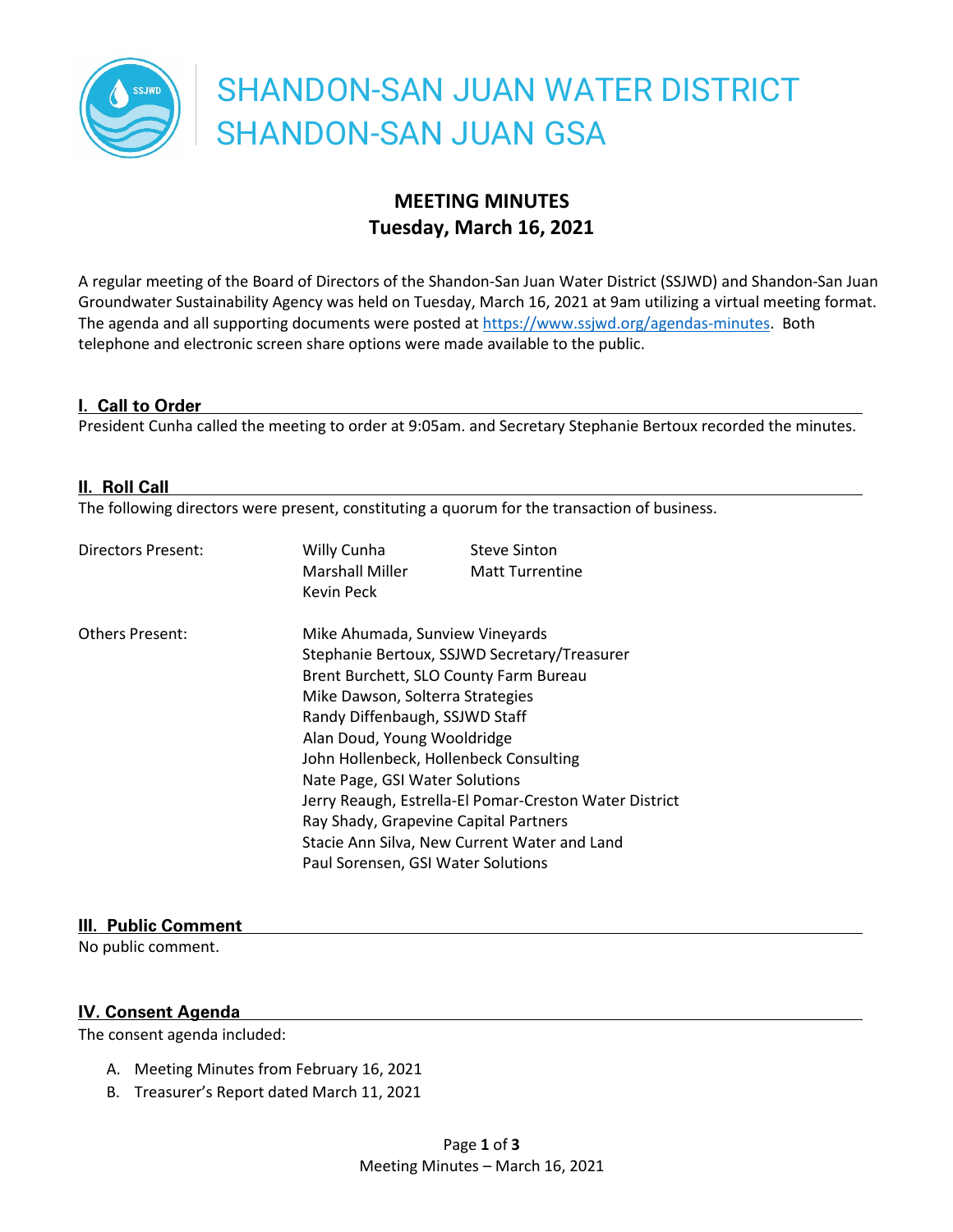#### **MOTION – Approve the Consent Agenda as presented**

It was **MOVED** by Director Sinton, seconded by Director Turrentine, and carried by a 5-0 roll call vote.

#### **V. Directors' Reports**

- A. PBCC Meeting Director Turrentine reported that the next PBCC meeting will take place on March 17, 2021. The Water Year 2020 Annual Report is on the agenda and will be discussed.
- B. WRAC Stormwater Capture Sub-Committee Director Sinton reported that WRAC Stormwater Sub-Committee met and discussed opportunities to engage the County on groundwater recharge. Planning is underway for a virtual community workshop.

#### **VI. Water Year 2020 Annual Report**

Nate Page and Paul Sorensen from GSI Water Solutions provided a brief overview of the draft Water Year 2020 Annual Report. Nate Page pointed out that Water Years 1981-2016 use a ground water model that was updated as part of the GSP while Water Years 2017-2020 use a different method. These two methods will be reconciled and updated at the five-year reporting mark. The GSP noted numerous data gaps in the representative monitoring sites that result in the data extrapolated being based on assumptions. The key is to expand the monitoring network to accurately evaluate water levels with additional data points. SSJWD suggested that the Water Year 2020 Annual Report state this issue with more clarity and will discuss this idea at the upcoming PBCC meeting.

#### **VII. Electromagnetic Survey**

Paul Sorensen of GSI Water Solutions reported that the results of the Paso Basin Aerial Groundwater Mapping Pilot Study (Pilot Study) will be presented at the Board of Supervisor's meeting in April 2021. The Pilot Study helps characterize the subsurface geology, structure, layering, and connectivity of the Paso Basin aquifer materials, providing a better understanding of where groundwater occurs and flows within the study area.

## **VIII. Water Rights Climate Change Staffing Report**

Director Cunha provided a brief overview of the report and noted that the report is focused on surface water not groundwater. SSJWD will prepare a comment letter. The following motion was made by Director Cunha, seconded by Director Miller and passed with a 5-0 voice vote.

## **MOTION – Authorize President Cunha to write a comment letter on the Water Rights Climate Change Staffing Report on behalf of the District with additional input from Director Sinton.**

## **IX. SLO County Flood Control and Water Conservation District Water Management Tools Study**

SSJWD Staff Randy Diffenbaugh reported that the Board of Supervisors will receive a presentation on water supply efforts in SLO County at their March 16, 2021 meeting. The documents are also posted at https://www.ssjwd.org/agendas-minutes. One particular option to note is the proposed State Water Project Contract Amendment that will provide SLO County with Water Management Tools (WMT) to address local water needs and develop water management strategies that maximize the yield of the State Water Project. Local needs include supply for emergency interties, resiliency during droughts, existing deficiencies in groundwater supplies, surface water/groundwater interaction minimum thresholds under SGMA.